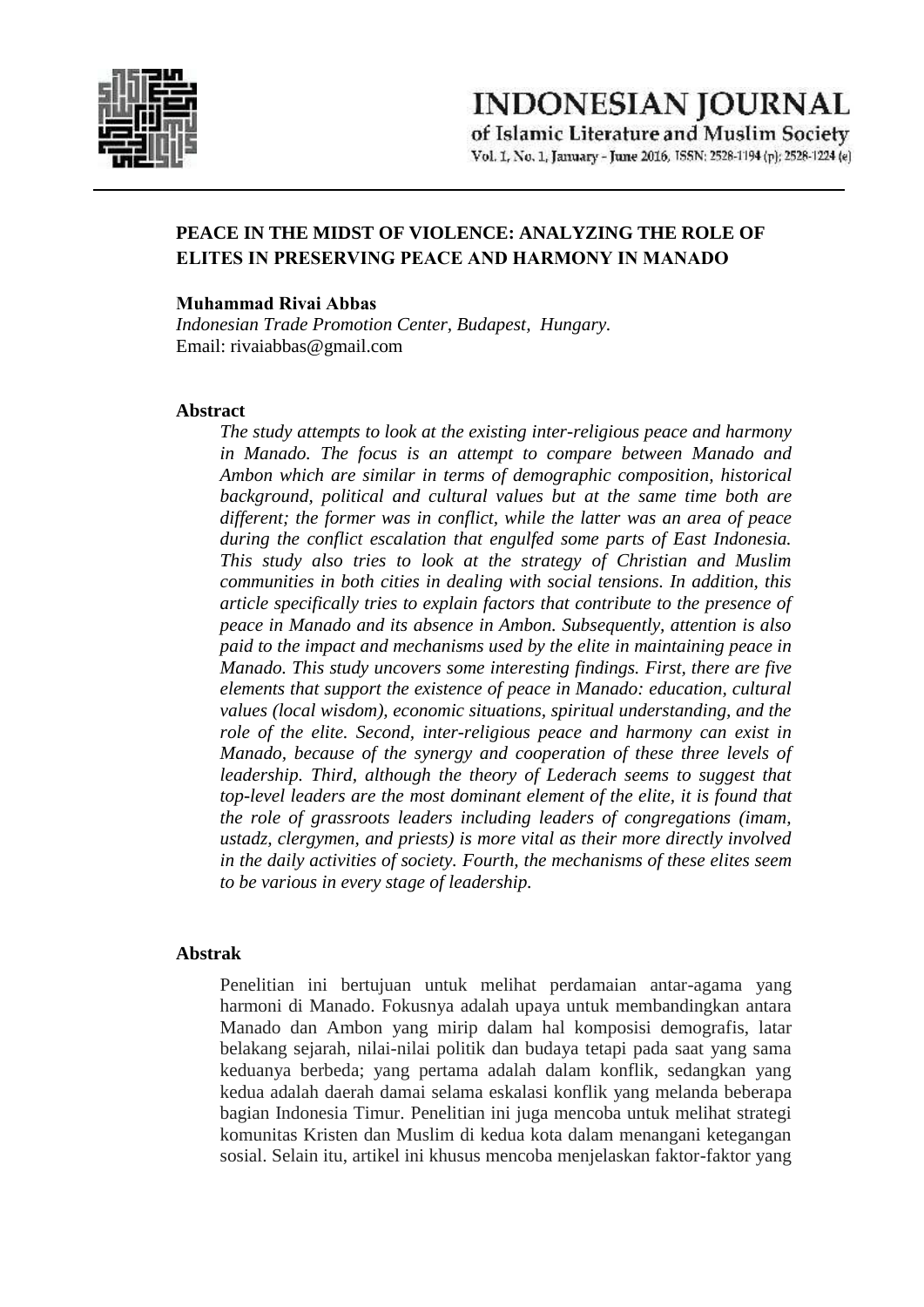berkontribusi terhadap kehadiran perdamaian di Manado dan ketiadaan di Ambon. Selanjutnya, perhatian juga dibayar untuk dampak dan mekanisme yang digunakan oleh elit dalam menjaga perdamaian di Manado. Penelitian ini mengungkapkan beberapa temuan menarik. Pertama, ada lima unsur yang mendukung keberadaan perdamaian di Manado: pendidikan, nilai-nilai budaya (kearifan lokal), situasi ekonomi, pemahaman spiritual, dan peran elit. Kedua, perdamaian dan kerukunan antar umat beragama bisa eksis di Manado, karena sinergi dan kerjasama dari tiga tingkat kepemimpinan. Ketiga, meskipun teori Lederach tampaknya menunjukkan bahwa tingkat atas pemimpin adalah faktor yang paling dominan elit, ditemukan bahwa peran pemimpin akar rumput termasuk pemimpin jemaat (imam, ustadz, pendeta, dan para imam) lebih penting sebagai mereka lebih terlibat langsung dalam kegiatan sehari-hari masyarakat. Keempat, mekanisme elit ini tampaknya berbagai dalam setiap tahap kepemimpinan.

#### **Introduction**

This study looks deeply at factors of inter-religious peace in Manado, while at the same time focuses on the role of the elite in the establishment of interreligious peace and harmony as it is the core of this study. Admittedly, interreligious peace and harmony in the latest decades shows conducive symptoms. In some regions of Indonesia, ethno-religious nuanced conflict occurs. If there is no any attention to these conditions and efforts to solve these problems, it could break the construction of the nation-state. Religious nuanced conflict undoubtedly does not appear spontaneously but there are some factors that contribute to it. These factors can be social, economic, political, or probably religion itself.

It is evident that all religions teach their adherents to bestow kindness to other people and live in peace with other believers. As a matter of fact, in understanding and implementing religious teachings and doctrines; clashes, gaps, and conflicts often occur between religious communities. Rivalry and competition often develop and become social conflict that sometimes transform to social riots using religious symbols. Conflict inevitably results in victims and great financial loss, either lives or wealth.

Indonesia is not only a great country which has a population in excess of 200 hundred million people, but also a multiethnic state which has about 656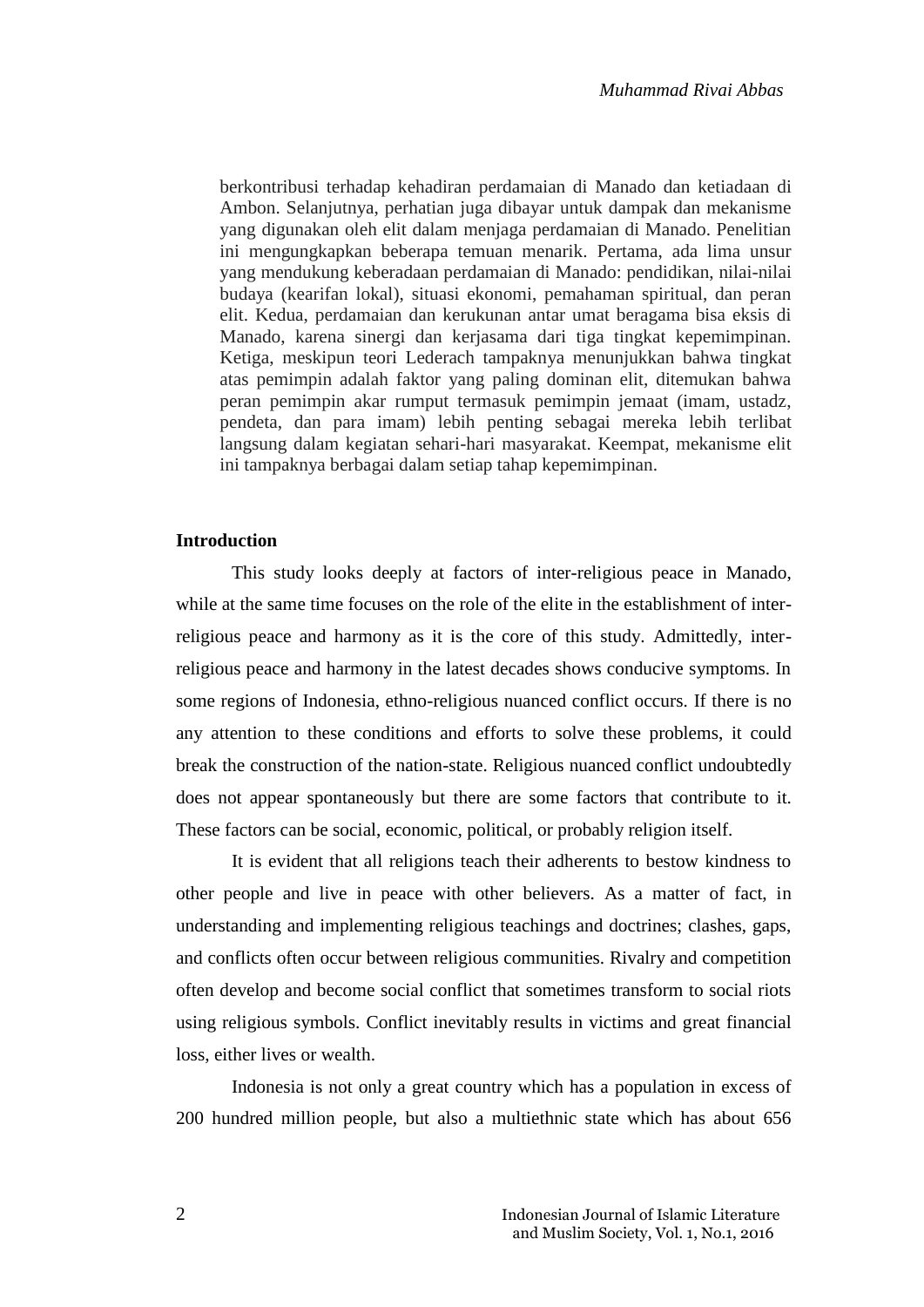ethnic groups.<sup>1</sup> That is why there is a need to learn characteristic differences between tribes and regions in Indonesia. In this study, Manado is the object of research as it differs from Ambon and Poso in terms of conflict. Although they seem similar in historical and demographic structure, they are different in social circumstances, especially in the period 1999-2003. Ambon was in conflict, while Manado has witnessed peace and harmony.

# **Factors of Inter-religious Peace in Manado**

# **1. Educational Considerations**

Since Dutch colonialism, North Sulawesi, in particular Manado and Tomohon were famous as education centers in East Indonesia. Many teachers and government officers studied in North Sulawesi.<sup>2</sup> Senior teachers from different ethnic groups and religions proudly acknowledged their academic experience in Manado's educational institutions, especially Catholic institutions. In addition, there is a surprising fact that illiteracy was extremely low in North Sulawesi. According to Arifin Assegaf<sup>3</sup>, a social and religious figure in Manado, and Stevanny Kumaat,  $4$  Catholic youth figure in Manado, since the independence of Indonesia, Minahasan people, have been highly educated people. This can be seen from the minimum number of illiterate people in that period. Arifin Assegaf, even confidently stated that illiteracy among the Minahasan was zero percent. This is seemingly in line with the data

<sup>&</sup>lt;sup>1</sup> According to *Wallace Line*, Indonesia is divided into two patterns of area; West Indonesia and East Indonesia. The Wallace Line is based on the characteristic of flora and fauna in both areas. Of 656 ethnic groups, 109 ethnic groups are found in West Indonesia, while 547 groups are in East Indonesia. It is why; Tomagola assumes that most social conflicts happen in East Indonesia. See Tamrin Amal Tomagola, AnatomiKonflikKomunal di Indonesia: Kasus Maluku, Poso, dan Kalimantan 1998-2002, in Moh. Saleh, Isre (Ed.), *Konflik Ethno Religius Indonesia Kontemporer*, (Jakarta: Balitbangdan Diklat Keagamaan DEPAG RI, 2003), pp. 43-44

<sup>2</sup> Yong OhoiTimur, *Beragama dalam Masyarakat: Antara Rindudan Gelisah*, (Jakarta: Garba Marina, 2004), p. 24-25

 $3$ Interview with Ust.Arifin Assegaf, Religious and Social Figure in Manado, February 27, 2007.<br><sup>4</sup> Interview with Stevanny Kumaat, Catholic youth, March 03, 2007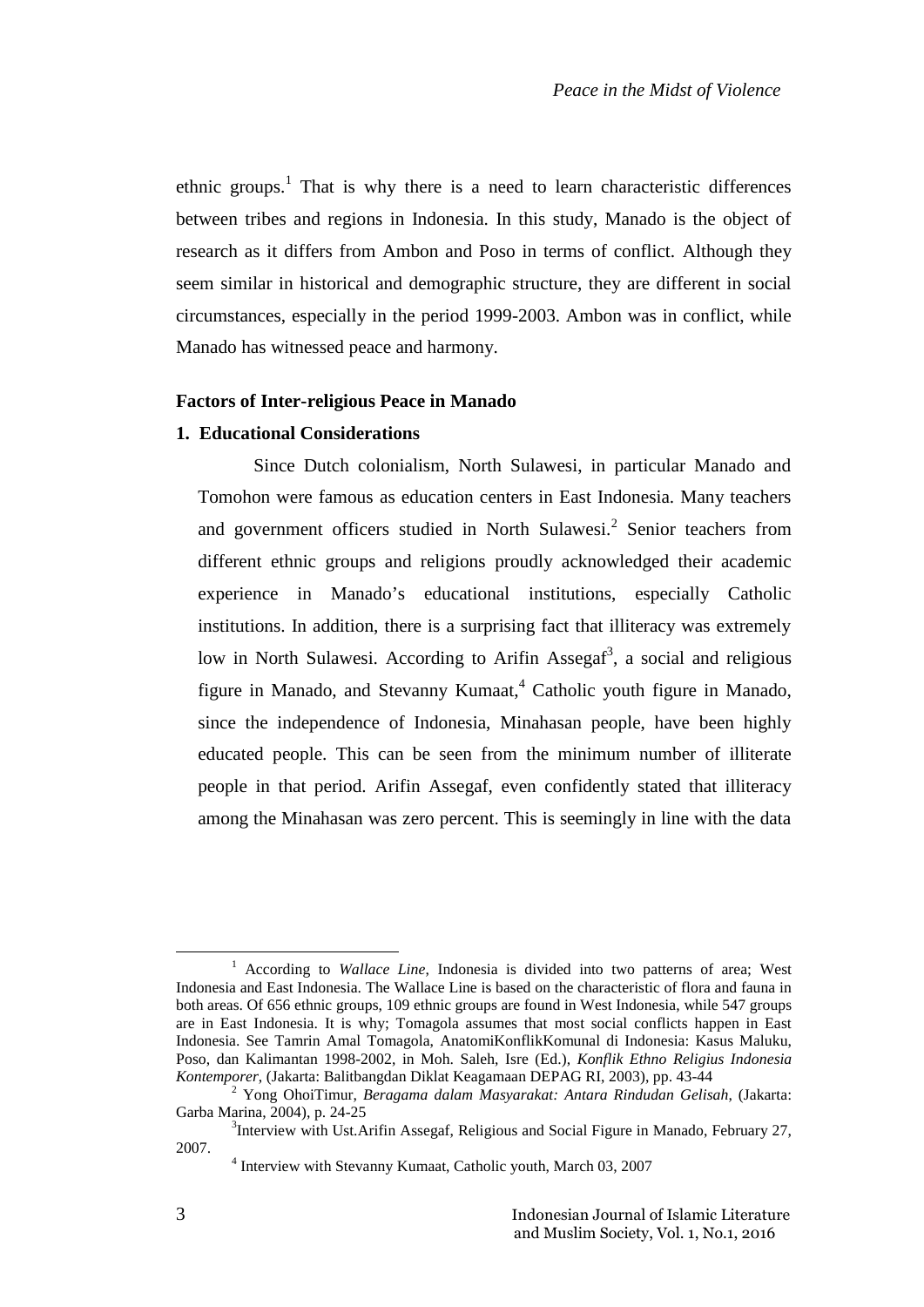issued by the center Bureau of Statistics in 2005 that almost 60-70 % of Manadonese people are graduates of Senior High Schools.<sup>5</sup>

It means that citizens of Manado, on average, have obtained formal education. This is essential, because good education could broaden horizons needed to respect and appreciate other people of different identities. The better the quality of education in the society is, the better the quality of democracy in that society where primordial sentiments could be tackled. According to Yong Ohoi Timur, educated people think rationally. They can differentiate between the positive and the negative impact of their deeds. They also consider advantages and disadvantages of their attitudes. Therefore, he further explains, as educated people, the Manadonese people do not want to be trapped on issues which could endanger their social life. They usually think for the sake of the public and not for the sake of the group, ethnicity, or religion.<sup>6</sup>

In line with Assegaf and OhoiTimur, Pasiak also argues that the most important point of the existing harmony and peace in Manado is the maturity of Manadonese people. The maturity is built through strong levels of education and information.<sup>7</sup>

# **2. Cultural Factor**

A Manadonese superiority (strength) in comparison with other societies is openness. The openness and innovation of Manadonese provide strength to maintain tranquility and security as the foundation of inter-religious peace and social harmony. Manadonese people, especially Minahasanese people are very open to other culture and values. Different from other societies, for Manadonese, there is no difference between the native and the foreigner. The issue of non-native people does not have a place in Manado. Those who come from Java, Ternate, Gorontalo, and others are always considered to be

<sup>5</sup> According to Zubaedah Albugis, the Head of BKMT, North Sulawesi, most Manadonese people finish senior high school. Interview with Zubaedah Albugis, February 27,

<sup>&</sup>lt;sup>6</sup> Interview with Yong OhoiTimur, the Professor in SeminariPineleng Manado, March 1, 2007.

 $<sup>7</sup>$  Interview with TaufikPasiak, the head of Muhammadiyah Manado, March 02, 2007</sup>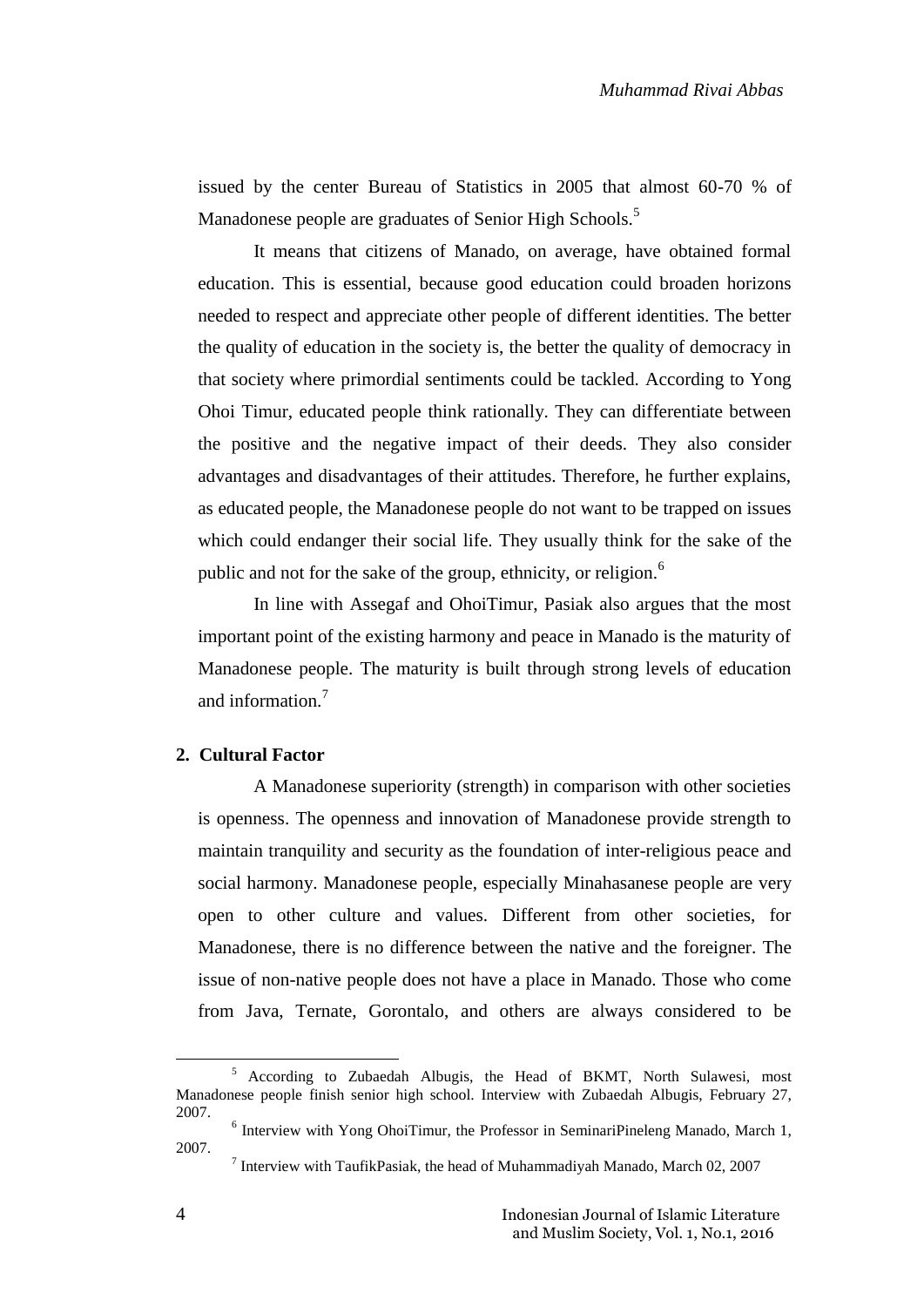Manadonese. For those who come from Java, for example, are called as Manadonese who were born in Java. Identity bound which is strong is identification of someone based on his/her religious identity not on his/her origin and ethnicity. Identification based on religious identity can be found among public servants in terms of recruitment and promotion for positions in the bureaucracy in both district and provincial levels.<sup>8</sup> Therefore, it is not surprising if someone argues that even though Manado city is seemingly peaceful and secured, Manado still stores latent threat for social conflict because of structural conditions and discrimination.

However, it has to be admitted that local wisdoms of *Mapalus* (mutual help) and *Si Tou Timou* Tumou *Tou* (make other people smart), and symbolization of jargon *Torang Samua Basudara, Baku-Baku Bae, Baku-Baku Sayang, dan Baku-Baku Inga* (We are all family, to have good relationship, to love each other, and to remind each other) also give contribution to the creation of security and peace in Manado. This culture is strongly embedded in Manadonese life. As a consequence, social intercourse between the native and the non-native does not face any problem. Conflict between the natives and the Tionghoa ethnic group, for example, rarely occurs in Manado. The issue is very sensitive in some regions. In the colonial era, Muslim warriors like Kyai Mojo and his companions were isolated to Minahasa for two reasons (death and extinction). Conversely, Minahasan people welcomed them warmly; they (Minahasan) even allowed their daughters to get married with Kyai Mojo and his followers. The generation from this marriage is called "orang JawaTondano".<sup>9</sup>Jawa derives from the motherland of Kyai Mojo, whereas Tondano is taken from the place where Kyai Mojo was isolated. Another example is the formation of Kampung Arab<sup>10</sup> and Kampung Islam<sup>11</sup> in

<sup>&</sup>lt;sup>8</sup> Interview with Yong OhoiTimur, the Professor in SeminariPineleng Manado, March 1, 2007

<sup>9</sup> Yong OhoiTimur, *BeragamadalamMasyarakat: AntaraRindudanGelisah*, (Jakarta: Garba Marina, 2004), p. 24-25

 $10$  Kampong Arab is situated in downtown. The Kampong was established by foreigners from Arab, mostly Yaman (Hadramaut). As they were traders, they preferred to live close to downtown.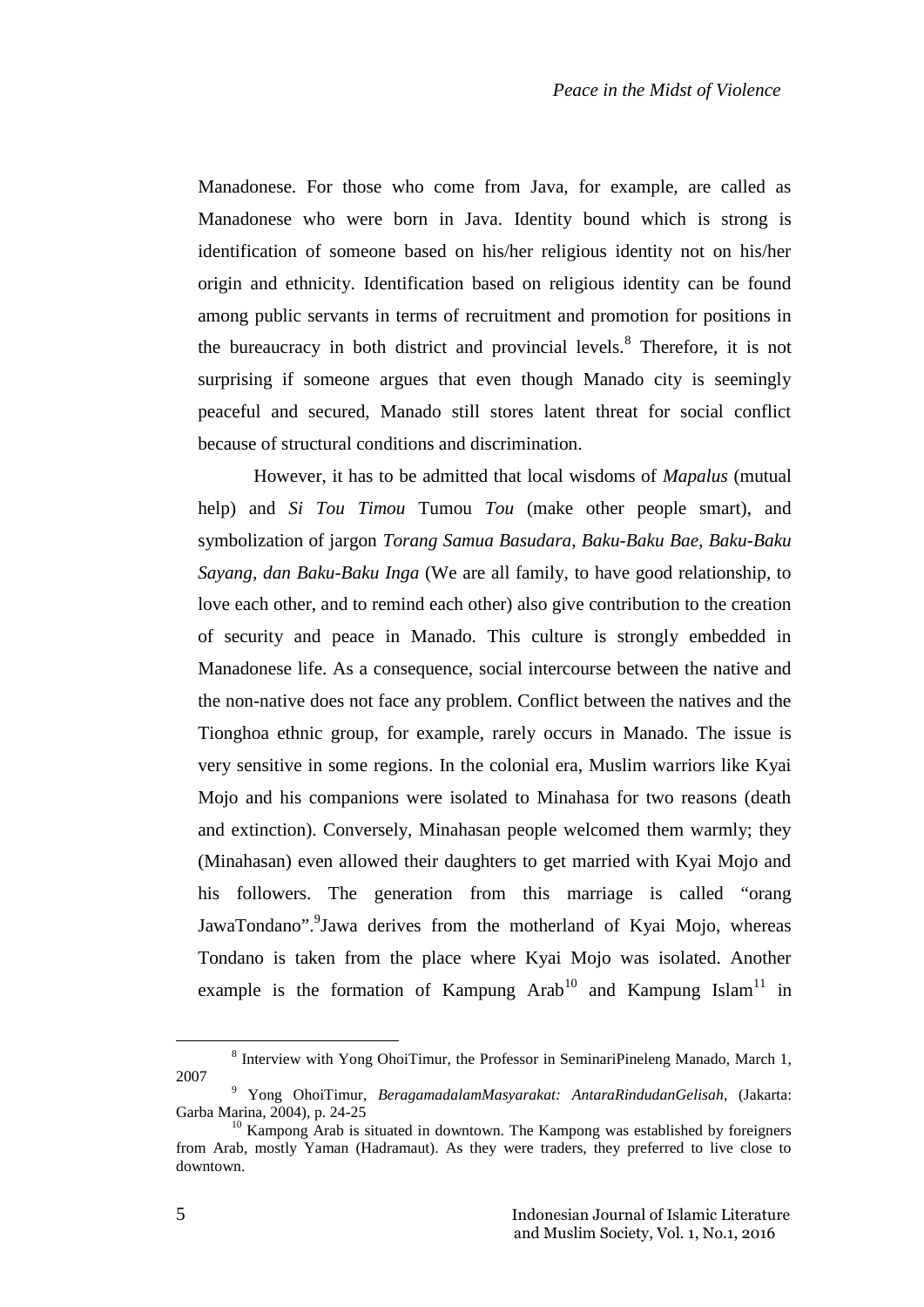downtown as centers for Islamic Dakwah which is readily accepted by Manadonese because of the culture of openness. The former governor E.E. Mangindaan with the jargon *TorangSamuaBasudara* then popularized this openness. The slogan appeared when inter-religious conflict escalated in Ambon and Poso and threatened the endurance of culture and security in Manado city.

In addition to the culture of *Mapalus* and *Si TouTimouTumouTou*, there is culture of embarrassment and prestige that deeply exist in Manado. It can be seen, for example, from the fact that there is no demonstration of Manadonese people for the reason of hunger.<sup>12</sup>Djitro Tamengge, member of House Representative from PPP (United Development Party), argues that Manadonese people are happy to be praised and always think of their prestige. That is why, he continues, when conflict escalated in most areas of East Indonesia, Manadonese people were deeply mindful of their prestige to get involved in such conflict. $13$ 

#### **3 Economic Situations**

Manadonese society has a better educational background compared to Ambon and Poso. This makes it comparatively easier for the Manadonese to secure employment. A survey taken from BPS Manado city in 2005 shows that the percentage of job seekers in Manado is 4.82 % or around 22,000 people. With the development of industry and infrastructure in Manado, job absorption would automatically improve. Moreover, most Manadonese are educated people. In the economic sector, interdependence of Manadonese people is very evident. Christian Minahasan people, who are farmers and breeders, for example, are not accustomed to sell their products in traditional markets. Foreigners from Gorontalo, Java, and Sumatra who are Muslims and have good

 $11$  Kampong Islam is situated in Molassubdistrict. This village was named Islam, because the first ulamawho came to Manado and spread Islam, lived in that area. That's why the Mosque which is built in that place called *AwwalFathulMubien* which means the first real victory of Islam in Manado.<br><sup>12</sup> Interview with AbdiBuchari, M.Sc, vice mayor of Manado, March 06, 2007.<br><sup>13</sup> Interview with DjitroTamengge, the head of MPP PPP, March 16, 2007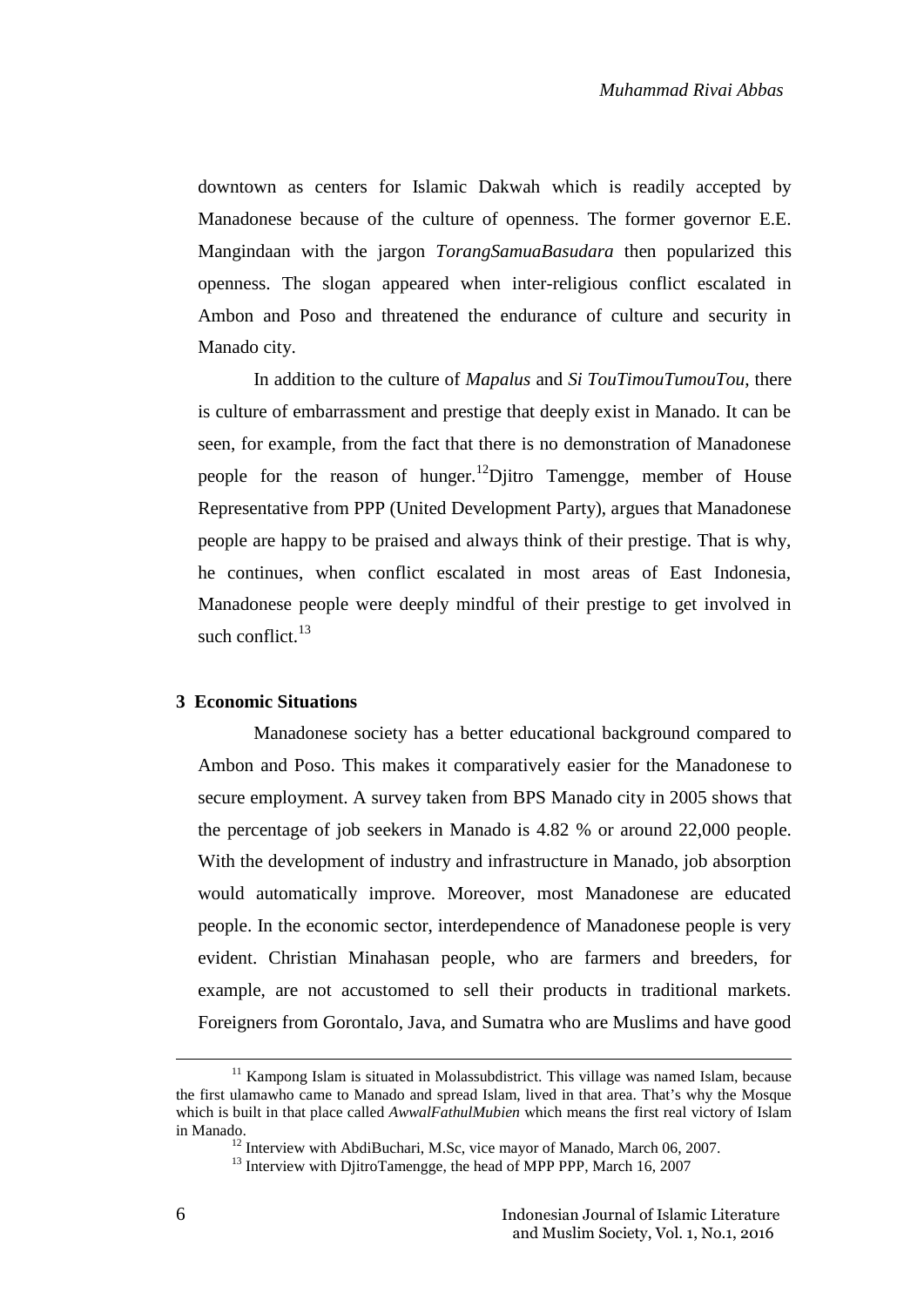talent and entrepreneurship fill this vacancy.<sup>14</sup> This mutualism goes a long way back. Not surprisingly, when violent conflict emerged in Ambon and Poso, Manadonese people were not agitated and not involved. Manadonese people realize that living peacefully side by side is the true and expensive meaning of happiness.<sup>15</sup>Yet, according to Fauzi Nuraeni, what makes Manado secure and peaceful is because foreigners do not dominate the economy and bureaucracy.<sup>16</sup>

## **4. Spiritual Understandings**

Admittedly, Manadonese society has a good religious life. Whoever lives in Manado would agree that societal life is replete with religious activities. Religious rituals and prayers can be seen and heard almost everywhere. At the time of conflict and riots in several areas in Indonsia, rituals and prayers are regularly performed in the hope that these activities would eradicate the feelings of resentment and anger and that violence would not spread to Manado. In addition, the presence of many houses of worship in Manado is an indication that Manadonese society is a religious society; a society that is not only obedient to perform rituals and prayers but also obedient to religious teachings and norms, and listens to religious figures.<sup>17</sup>

Therefore, the positive role of religious figures could not be diminished in the establishment of peace and social harmony in Manado. However, it should be noted that the level of crime in Manado is also considered high.

 $14$ Interview with Ust.ArifinAssegaf, social and religious figures in Manado, February 27, 2007

<sup>&</sup>lt;sup>15</sup> According to some informants, Manadonese people have "good social solidarity". It has been argued that when refugees from conflict areas such as Ambon, Poso, Maluku, Timor- Timur, came to Manado, Manadonese people and the government go hand in hand to show their social solidarity by helping them without paying attention to their ethnic groups and religious

identities.<br><sup>16</sup>Interview with KH.FauziNuraeni, the head of MUI of North Sulawesi, February 26,

<sup>&</sup>lt;sup>17</sup>Interview with Ust.Arifin Assegaf, Social and Religious Figures in Manado, February 27, 2007, and interview with Yong OhoiTimur, the Professor in SeminariPineleng Manado, March 1, 2007, and interview with Stevanny Kumaat, Young Catholics activists, March 5, 2007, and interview with Mgr. Suwatan, The Bishop of North and Central Sulawesi, March 3, 2007, and interview with Drs. H.A. HalilDomu, M.Si, the Head of Department of Religious Affairs (KakanwilDepag) of North Sulawesi, March 06, 2007.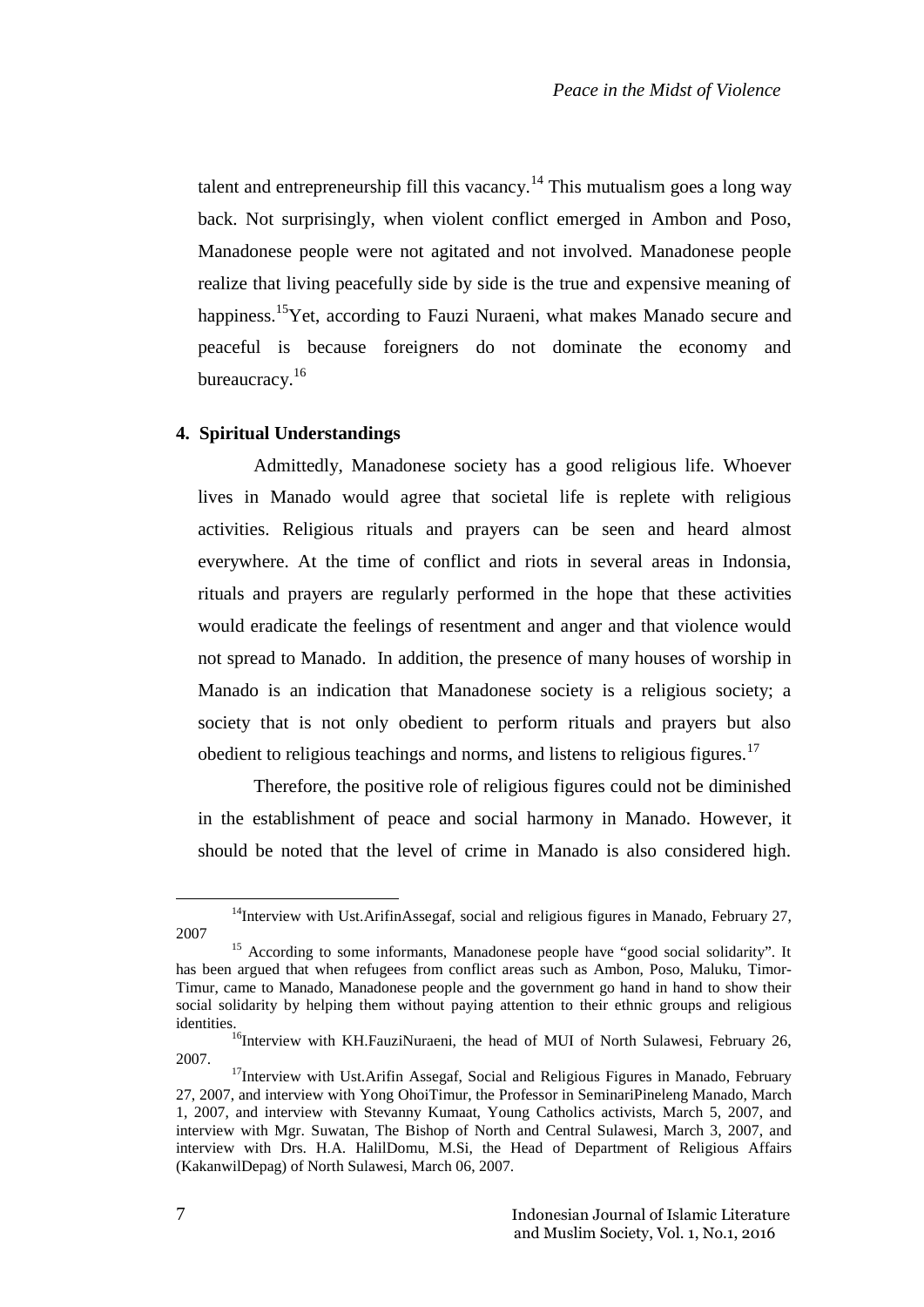Gangsterism, drunken, gambling, and stealing frequently occur in Manado. Other crimes like fighting between young people also frequently occur in the downtown area. These incidents often happen because Manadonese people, generally its young people consume copious amounts of alcohol. That is why; Manado is often identified and called as the city of *Cap Tikus,* a traditional drink that could make its drinkers unconscious (drunken). According to RidwanSofyan, the head of Walubi, the relationship between inter-religious harmony and criminality is different. Even though Manado is relatively a peaceful city, the problem of security and the extent of criminality are still high. $18$ 

#### **5. Factoring in the Impact of Elites**

As explained in previous chapter, elites in this discourse mean what Lederach classifies as—top-level leaders, middle-range leaders, and grassroots leaders. Elites' involvement in maintaining peace and harmony is a great contribution. In the period 1998-2003 when conflict erupted in Ambon and Poso, the local government with the support of religious and social figures in  $BKSAUA<sup>19</sup>$  held meetings and inter-ethnic and religious dialogues. These dialogues also involved all components of Manadonese society, from academicians, youth activists and social organizations, up to social and traditional figures (*tokoh adat dan masyarakat*). Trans-religious dialogues are evidently effective in dealing with social inflammation. To be more precise, I illustrate below the impact and mechanisms of the elite in maintaining and disrupting peace.

<sup>&</sup>lt;sup>18</sup>Interview with RidwanSofyan, the head of Walubi (Buddhism) of North Sulawesi, March 03, 2007.

<sup>&</sup>lt;sup>19</sup>BKSAUA operates in Manado under support and financial assistance from APBD (Governmental Budget). Further explanation on BKSAUA can be found at Appendix 1.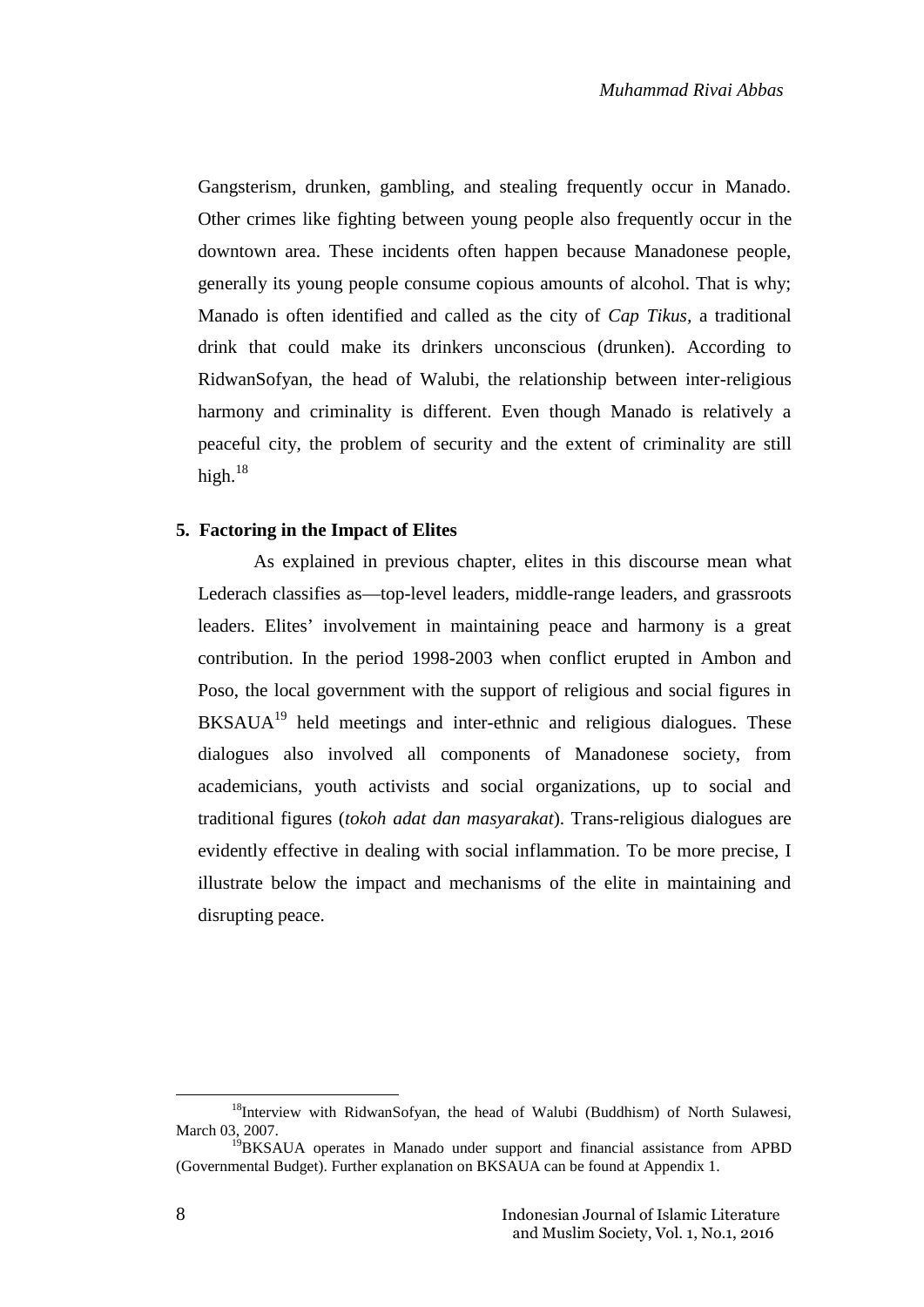#### **Impact of Elites in Promoting Peace**

The explanation of the impact of the elite in Manado, as defined previously, will apply the theory of Lederach.<sup>20</sup> In addition, this part also explains players at each level, their role and mechanisms used to prevent conflict and to maintain peace in Manado.

#### **1. Top-Level Leadership**

Peace building at the top level of leadership should be envisioned as a process of broadening and formalizing the political, bureaucratic, and social services for fair and responsive representation of a community's need. At the top level, this would include religious, military, political or other well-known elites, who Lederach explained, are highly visible, are locked into their positions and goals, and have, or are perceived to have, significant levels of power and influence.<sup>21</sup> In the context of Manado, these leaders have been politicians and religious figures. Politicians are represented by the governor, the vice mayor, and activists of political parties, while religious figures of BKSAUA are represented by the head of MUI, the head of Sinode 'Am, the head of bishopric in North and Central Sulawesi, the head of Parisada Hindu, and the head of Walubi Buddha.

Admittedly, the impact of the governor—as the provincial leader—and the vice mayor—as the city leader—is extremely crucial in eradicating social tension. In 1995, the Governor, EE Mangindaan (1995-2000) introduced the slogan *Torang Samua Basudara* meaning "We all the Family". The message of this slogan was the most crucial statement of the governor's commitment to

 $20$  The theory of Lederach has also similarities with the framework of conflict prevention proposed by Alice Ackermann. See Alice Ackermann, *Making Peace Prevail: Preventing Violent Conflict in Macedonia*, (Washington DC: United States Institute of Peace Press, 1997)

<sup>21</sup> John Paul Lederach, *Building Peace: Sustainable Reconciliation In Divided Societies*, (Washington DC: United States Institute of Peace Press, 1997), p. 38-40. In line with Lederach, AzyumardiAzra, the director of School of Graduate Studies of UIN Jakarta, suggests that the emergence of conflict and violence is actually based on three factors: *first*, strong distrust among the people; *second*, workable dialogues between religious leaders in the mid level and grassroots level are not implemented; and *third*, the power of state (police) does not work properly and effectively. See AzyumardiAzra, KekerasanAtasNama Agama, *Kompas*, July 27, 2007 .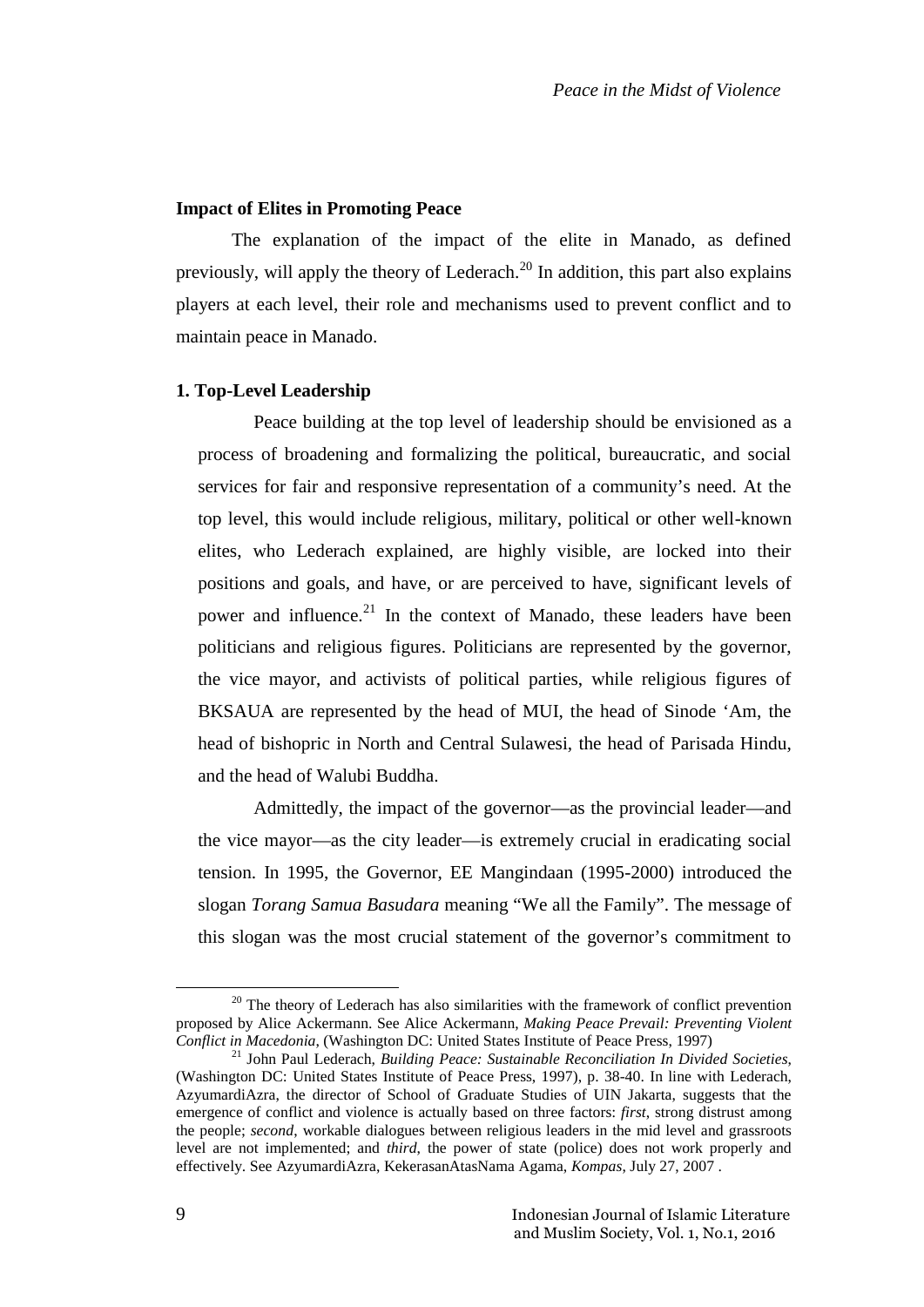diversity as it preceded the downfall of Soeharto and the continuing instability. The slogan of *Torang Samua Basudara* remains visible throughout the city on billboards as well as in the local newspapers and is often recalled in public speeches or comments.

The next governor of North Sulawesi, Governor A.J. Sondakh, sought to continue the public pronouncements of Governor Mangindaan. Sondakh issued a series of annual proclamations declaring the *Tahun Kasih* (Year of Love) in 2002; *Tahun Kasih tanpa Kekerasan* (Year of Love without Conflict) in 2003; *Tahun Kasih dan Pengharapan* (Year of Love and Hope) in 2004; *Tahun Kasih dan Rahmat* (Year of Love and Mercy) in 2005. The Manadonese people seem especially aware of *Tahun Kasih*, evidenced by the stickers on the front doors of homes and windows of public transportation buses across the province. These campaigns were conducted to symbolize and to encourage social cohesion and harmony of the region. Some scholars argue that the campaigns were promoted as ways to legitimize the value of Christian Minahasan political and social institutions at a time when Islamic groups were calling for the establishment of *Syariah* (Islamic Law) at the national level. Like the New Order campaign, these campaigns of Mangindaan and Sondakh, were created in the framework of shaping public opinion. The slogan of *Tahun Kasih* recall the myth of Toar and Lumimuut and the promise of Graafland denote that Christianity would unite the region and use these traditions to legitimate the present provincial government.<sup>22</sup>

During the administration of Sarundajang, social and religious life in Manado suffered a few tremors when control over street vendors occurred in 2006. In the period of the control over street vendors, the issue of religious discrimination was very strong and threatened inter-religious peace and harmony in Manado. This was because most street vendors are Muslims<sup>23</sup> and

<sup>22</sup> Karen P. Kray, *OperasiLilindanKetupat: Conflict Prevention in North Sulawesi, Indonesia*, (unpublished MA thesis), (USA: Ohio University, 2006), p. 41

 $^{23}$ Abdi Buchari, referring to the survey conducted by the local government notes that 96% of the street vendors in Manado are Muslims, but about 60% of them do not posses identity card of Manado, which means that they are not Manadonse people and do not deserve to complain about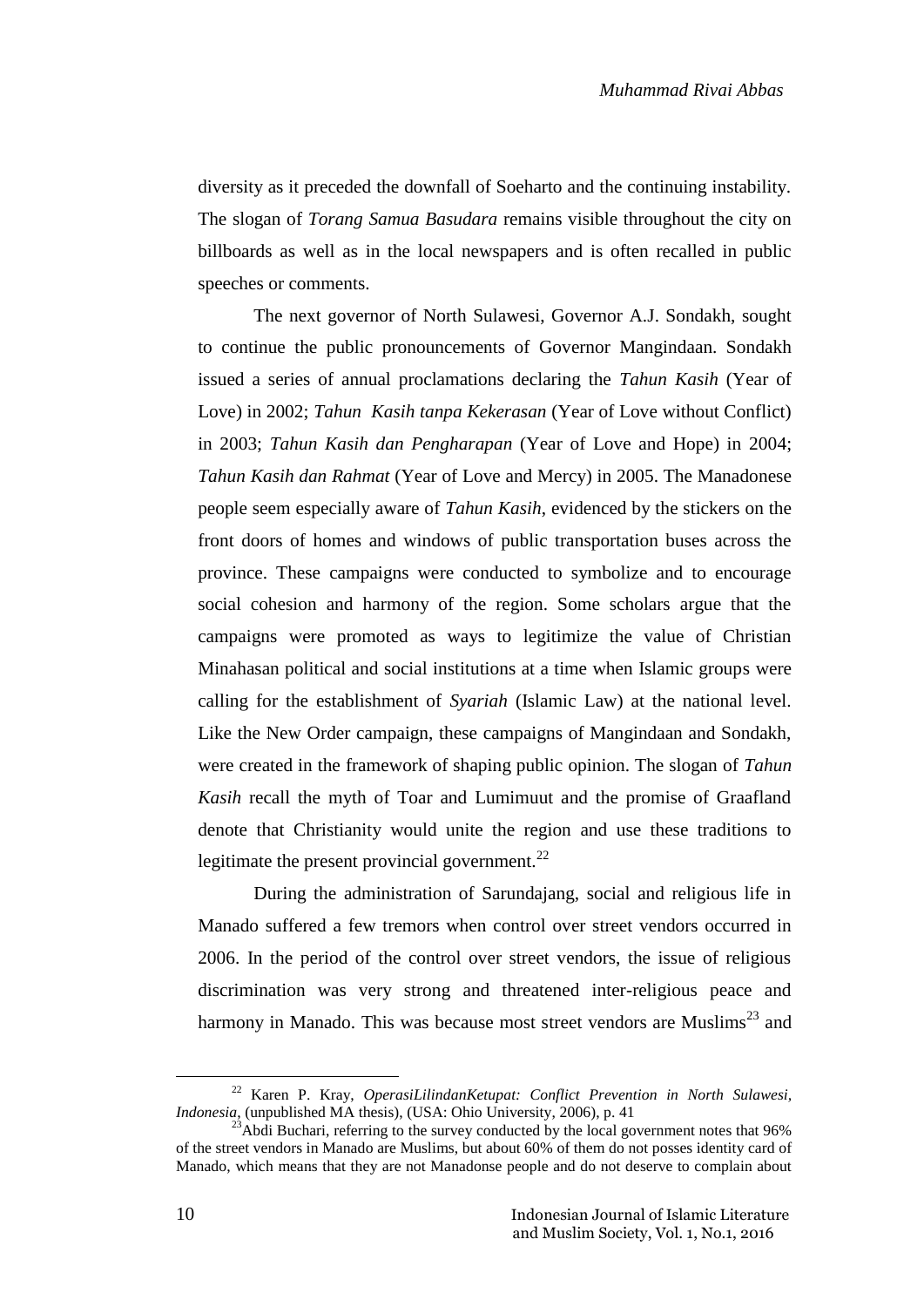because the seats of governor and mayor of Manado city are occupied by Christians. However, according to Abdi Buchari, the vice mayor of Manado, the issue of social tension as a result of the control was used by some political elites who were disappointed with the result of the mayoral election in 2005. Furthermore, the policy of control over the street vendors was made and decided during the previous administration.<sup>24</sup> This means that the present mayoral administration only implemented the regulation and policy of the previous government that also participated in the mayoral election 2005 and was the rival of the present government.

In contrast to Buchari, Benny Ramdani, activist of PDI-P (Indonesian Democratic Party for the Struggle), argues that the local government does not have a clear concept of the control of street vendors. He even accuses that there was a 'genocide' and 'ethnic cleansing' during the implementation of the control, as the government did not provide sufficient areas for the vendors. According to him, Bersehati market can only accommodate 800 street vendors, whereas the number of street vendors—according to the data of street vendors association—is about 2000 people. Furthermore, he points to the emergence of political identity of *sepiring sate babi* (a plate of roasted pork) to symbolize the termination of the domination of Muslim traders.<sup>25</sup> In line with Ramdani. DjitroTamengge, the activist of PPP (United Development Party), mentions that the support of the administration of North Sulawesi to the separation and establishment of Gorontalo as a new province was a strong indication how the provincial government wanted to expel the Gorontalo people—who are predominantly street vendors in Manado—out of Manado.<sup>26</sup>

facilities provided for the Manadonese street vendors. Interview with Abdi W. Buchari, the Vice

Mayor of Manado, March 5, 2007.<br><sup>24</sup> Interview with Abdi W. Buchari, the Vice Mayor of Manado, March 5, 2007.<br><sup>25</sup> According to Ramdani, peaceful and safe conditions of Manado can be maintained because of three factors: first, the synergy between the elites by building commitment that Manado must be peaceful. This can be seen from the financial support of the government to BKSAUA and *Jajak* (will be explained next). Second, the nature of particular leadership.And third, programs that involve the society and the government in one forum. These include the establishment of BKSAUA and Jajak. Interview with Benny Ramdani, member of local house representative, March 22, 2007.<br><sup>26</sup> Interview with DjitroTamengge, member of local house representative, March 16, 2007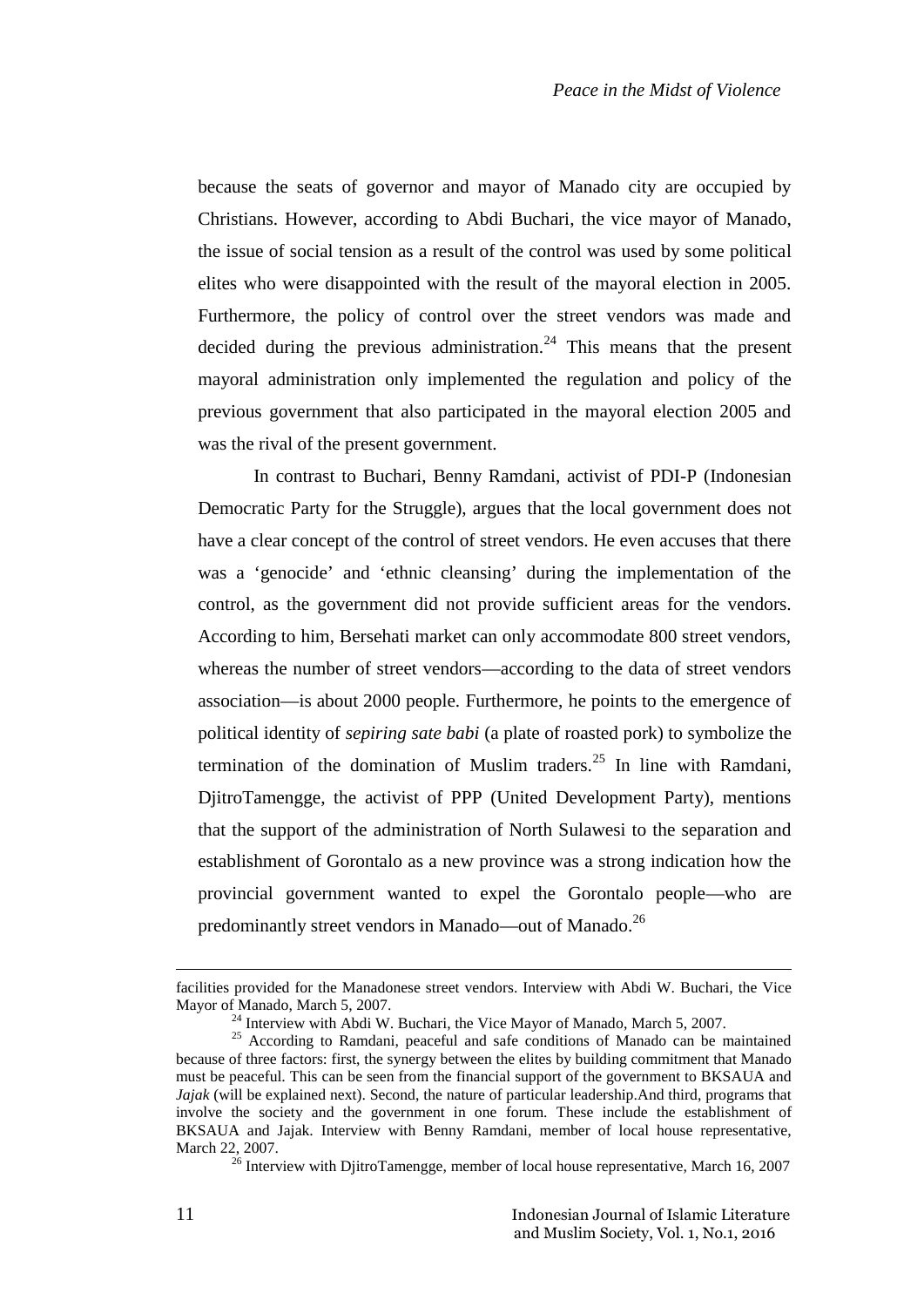The top-level leadership also includes BKSAUA (the committee for Inter-religious cooperation).<sup>27</sup> While it is not acting as policy maker, its members are the top representatives of the five religions in the province. During the violence of the late 1990s and early 2000s, BKSAUA strengthened its information networks throughout the province using religious congregation to spread intelligence and directives relating to violence and threats to people in the region. BKSAUA frequently delivered statements condemning the actions and reminding the greater North Sulawesi community of the need to be cautious.

Admittedly, religious leaders play an important role in society. According to Fauzi Nuraeni, the head of MUI, there are at least four roles taken by religious leaders: to conduct meetings, to be involved in inter-religious dialogue, to visit (*silaturahmi*), and to build peace through media both mass and electronic media. The implementation of these roles would influence the maturity of Manadonese people.<sup>28</sup> The control over street vendors (*Penertiban* PKL) in Manado was an example; when the city government wanted to control and the street vendors, the issue of religious discrimination came up to the public. The issue arose because the first target of the orderliness operation was traders in *Bersehati* market and *Pasar 45*, who are predominantly Muslim. However, the situation of Manado city generally remains peaceful; as religious figures of BKSAUA issued a statement that the orderliness operation was not linked to the issue of ethnic and religious discrimination. Small riots between

 $^{27}$  Further related information about BKSAUA on its organizational structure, programs, and activities can be seen in Appendix 1 of this thesis.

 $28$  Interview with KH.FauziNuraeni, the head of MUI of North Sulawesi, February 26, 2007. According to KH FauziNuraeni, the tension during the orderliness operation could not be separated from the involvement of political elite (political resentment of those who were inferior in the mayoral election). In addition, the implementation of the policy of the orderliness operation was regulated by the previous administration; therefore, the present administration only executed the regulation. KH.Fauzi argues that the operation was also related to the ambition of the government to establish Manado as the city of tourism and as the host city of WOS (World Ocean Summit). However, he also admits that the city government does not have brevity to be transparent about the development strategy of Manado, specifically the construction of Street Vendors Plaza (*Plaza Kaki Lima*) and some other infrastructure development projects, because the city government (the Mayor) is worried if the projects could not be finished and realized, he would be prosecuted.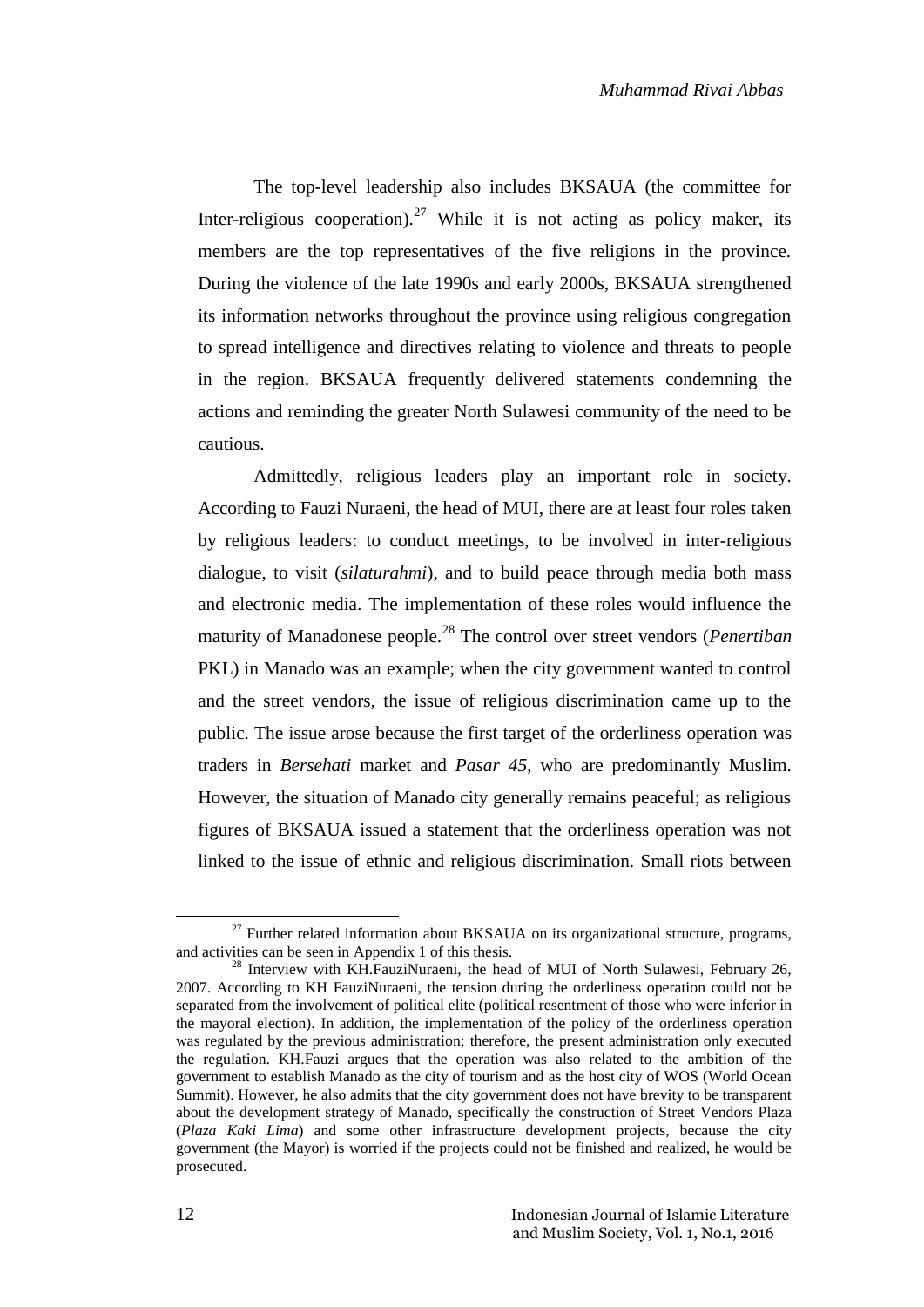street vendors and *Satpol PP* (civil service police) have often occurred during the period of the orderliness operation. The Manadonese people, particularly Muslims, were not tempted to get involved in the riot using religious issues, though in the early period, the operation did not target to control the vendors in Lily Loyor and Karombasan markets, which are predominantly Christian. It has been argued that the orderliness operation in Lily Loyor which was intentionally conducted last. This treatment did not mean that the government was inconsistent, but it rather constituted different stages and processes of the operation.<sup>29</sup>

Pdt. Jan Sumakul, the head of Sinode 'Am mentions that Christian churches are the partners of the government, while at the same time they take position as a tool of control and supervision over the government if policies are detrimental to the benefit of Manadonese society. It means that Christian leaders especially Protestant clergymen always make an effort to establish peace and harmony through partnering the government.<sup>30</sup> The Archbishop Suwatan, the head of bishopric in North and Central Sulawesi, thinks that the impact of religious and social leaders is so significant; however, he also admits that religious, political, and ethnic discriminations still exist within Manadonese society. Therefore, according to him, these discriminations can be eliminated if the promotion of position and recruitment of new civil servants are based on quality and qualification, while at the same time religious leaders should take neutral positions. However, he also acknowledges that to deal with 'exclucivism' within society, religious leaders should have academic quality and good morality.<sup>31</sup>

In contrast to Suwatan, Suryono, the head of Parisada Hindu, thinks that Hindu people do not feel any discrimination within Manadonese society; they even admit that they get special treatment. The ease in obtaining administrative

<sup>&</sup>lt;sup>29</sup> Interview with KH.FauziNuraeni, the head of MUI of North Sulawesi, February 26, <sup>30</sup> Interview with Pdt. Jan Sumakul, the head of Sinode 'Am, March 01, 2007.

 $31$  Interview with Mgr. Suwatan, head of bishopric in North and Central Sulawesi, March 03, 2007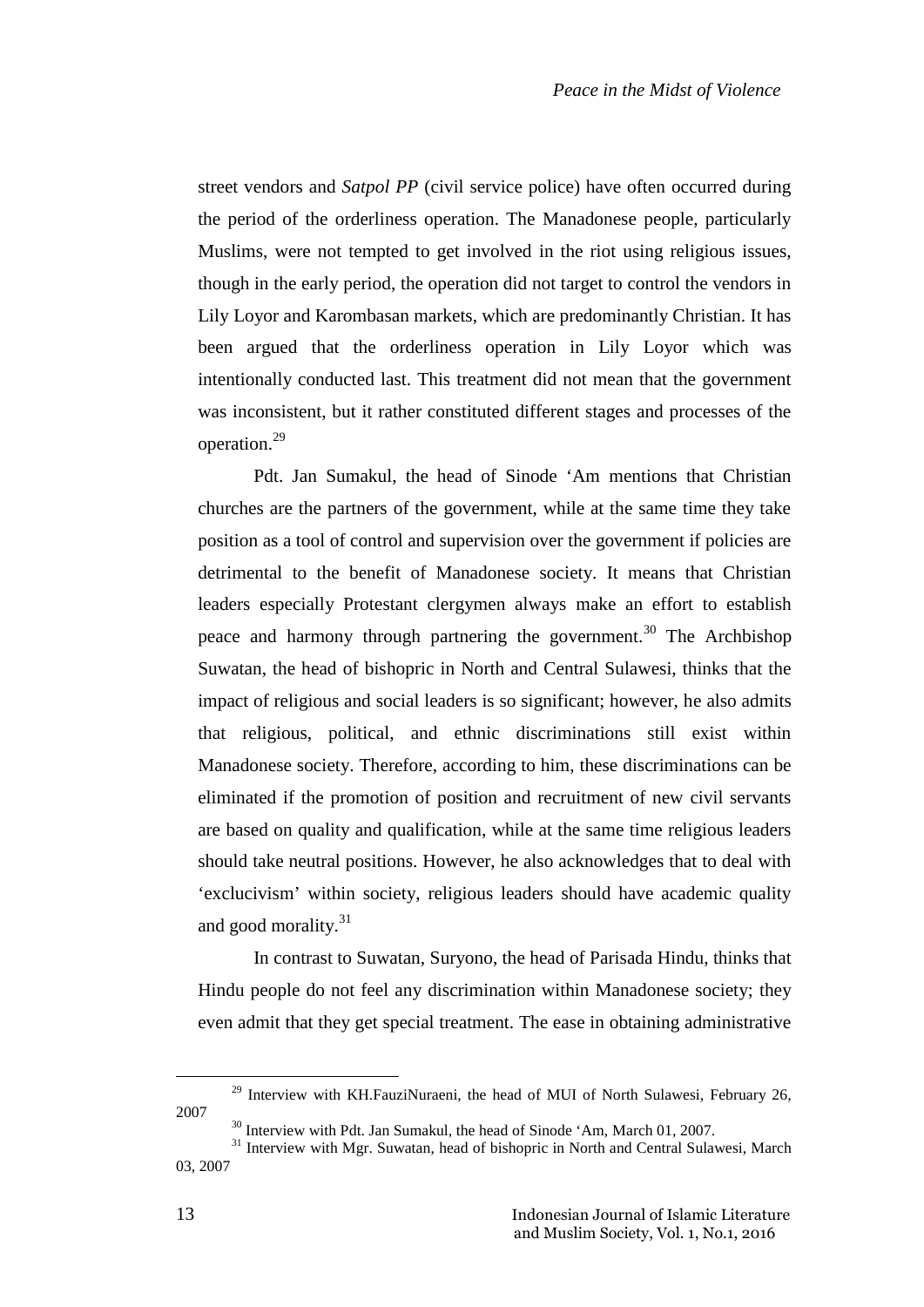permission in building a temple is an example. To him, the Manadonese people are people of tolerance. The high tolerance of the Manadonese people can eliminate exclucivism from society.<sup>32</sup> However, it is quite possible that Hindu people do not experience any discrimination, as they are only a small part of the population and do not threaten Christian power.

According to Ridwan Sofyan, the head of Walubi of North Sulawesi, religious leaders are the motors of moral movement to motivate religious people to prevent conflict and to live peacefully. Furthermore, Manadonese society still listens and obeys their religious figures. The moral movement can be done through promoting universal values including justice, human rights, and equality, etc. However, he mentions that the role of religious figures is not much different from that of a "fire extinguisher". When there is a strong indication of conflict between two religious communities, the role of religious figures becomes extremely important. Through the symbolization of meeting between religious leaders of two communities, socio-religious gap and misunderstanding can be eliminated.<sup>33</sup>

According to Halil Domu, the head of Department of Religious Affairs of North Sulawesi, his department is also responsible for the establishment of peace and harmony. Hence, Department of Religious affairs has functions related to the above objective; *First*, to strengthen social harmony; *second*, to create an obedient and submissive society to religious teachings and state regulation; *third* to develop and expand religious horizons of Manadonese society. Its functions are done through the orientation of multicultural discourse, inter-religious discussion, establishment of BKWAUA (the Committee for Inter-religious Tenacity of Women) and BKPAUA (the Committee for Inter-religious Communication of Students) social service.

 $32$ Interview with Suryono, the head of Parisada Hindu, March 02, 2007.<br> $33$ Interview with RidwanSofyan, the head of Walubi Buddhism, March 03, 2007.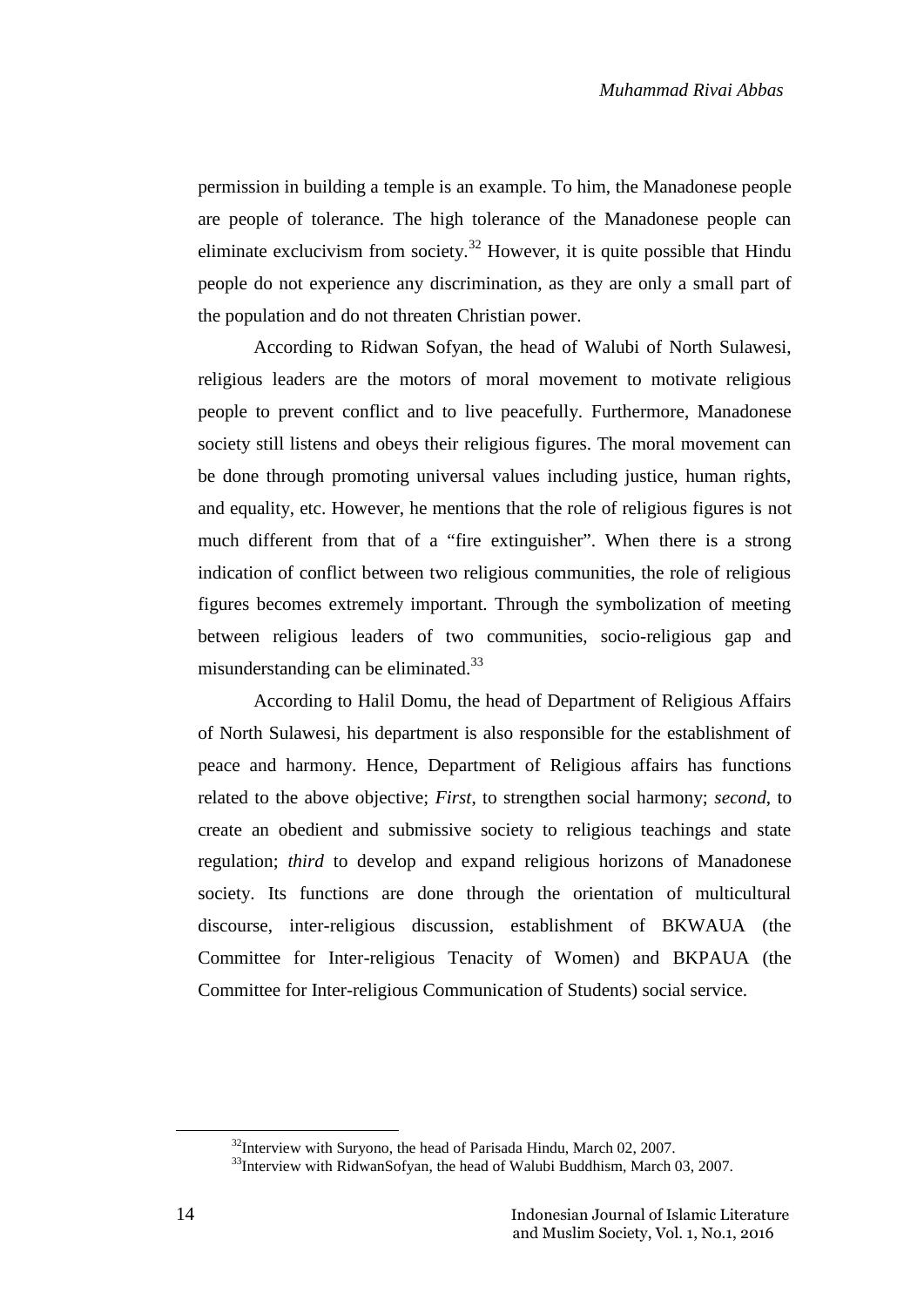### **2. Middle-Range Leadership**

One of the most important factors at this level is the network for the work of Love (*Jaringan Kerja Kasih, Jajak*). Like BKSAUA, *Jajak* was created on February 14, 2001 by the government, which at the time was led by Governor AJ Sondakh.. In addition, the provincial government also supports *Jajak* financially. Membership of *Jajak* also includes five religious representatives at the second level. Members of Jajak operationally have good access to the governor (top-level leader) as well as grassroots leaders.<sup>34</sup>Rukmina, for example, is a member of *Jajak*. She represented Muslim women activists and intellectuals in Manado as she is a lecturer of STAIN Manado. In addition, she manages and takes care of *Assalam* Islamic boarding school for girls (*PesantrenPutriAssalam*), one of the largest Islamic boarding schools in Manado. These positions inevitably enable her to have better communication not only to the top-level leadership but also to the grassroots leadership. Although it has financial support from the government, *Jajak* seems to operate like other non-governmental organizations that work for the promotion of peace and pluralism through inter-faith dialogue, conference, and education development.

Another crucial element—probably the most important element—of this level is the GMIM church and the Minahasan Protestants. According to Ohoi Timur, a Catholic intellectual, the spirit of exclusivism still exists in Manado, as it can be seen from the provincial and mayoral election in which a Christian Protestant must be the governor as well as the mayor. Moreover, the previous and present governors and mayors have been Minahasan people as well as Christian Protestants. In addition, as explained before, the promotion of someone's position in the bureaucracy either provincial or city/district level, often depends on his/her position in the board of the GMIM church.<sup>35</sup> This

<sup>34</sup> Some youth activists of PMII and HMI (*anonym*) criticize that some members of *Jajak* are not popular in the society and do not posses any influence and impact. Like members of BKSAUA, members of Jajak talk too much in the meetings and discussions, but they do not work and have much influence at the grassroots level.

 $35$  Interview with Yong OhoiTimur, the Professor in SeminariPineleng Manado, March 1, 2007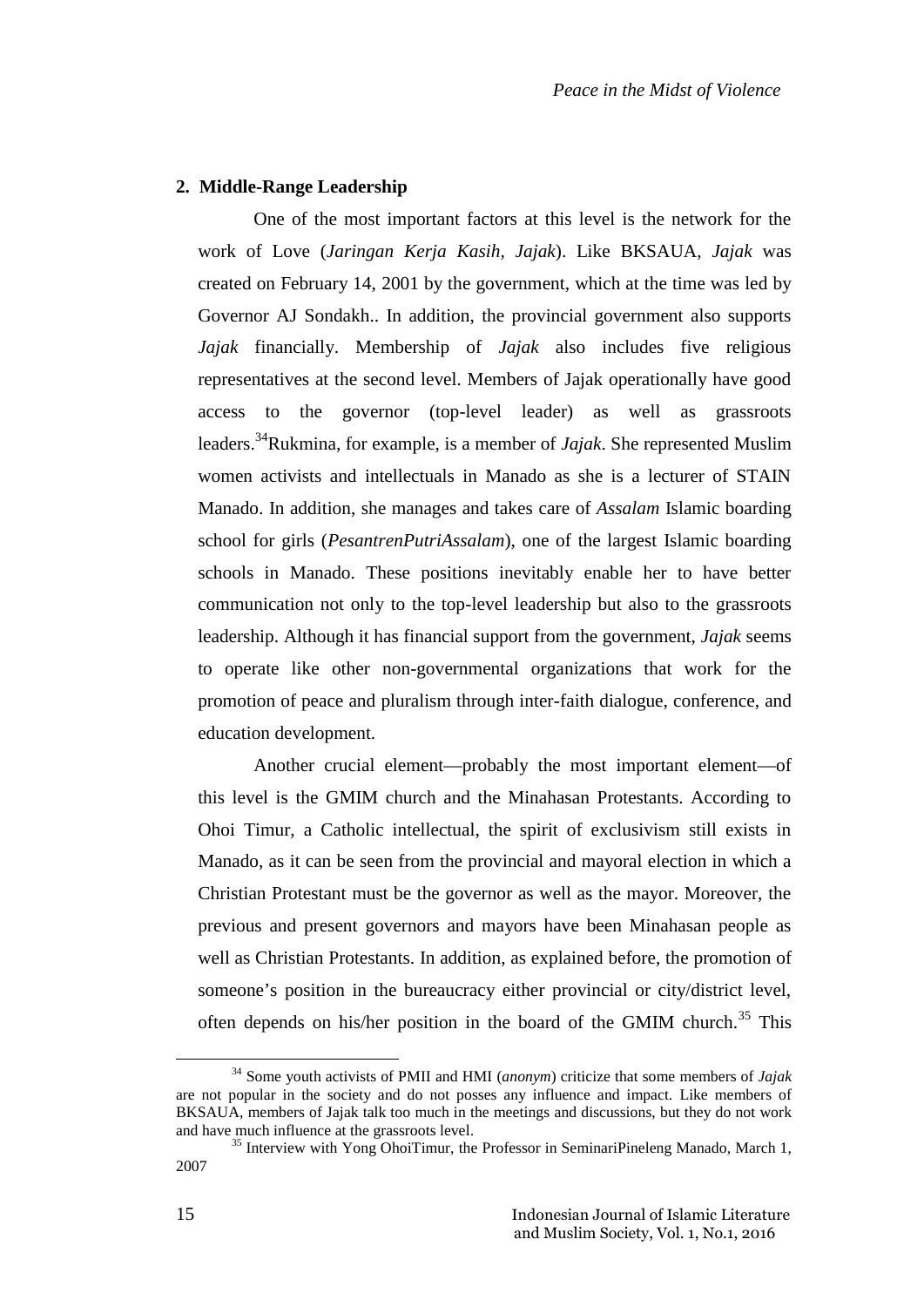condition may refer to the fact that the GMIM church and Minahasan Protestants have—from the early days of the church—accepted Graaflands conviction that Christianity will unite the region. This explains why the Christian Protestants apparently dominate the region politically. With this power and status, Minahasans and the GMIM church are sensitive to the damage massive communal violence could bring, and to mitigate this potential loss of power and prestige, the GMIM network has been a leader in promoting inter-religious dialogue and cooperation.

At this level, youth organizations are also important factors. Youth organizations such as GAMKI (Indonesia Christian Youth Movement), HMI (Muslim University Students Association), and IMM (Muhammadiyah Students Association) and other religious organizations whose membership consists of university students and graduates, have been very active and progressive in the post Soeharto period. These organizations often conduct regular discussions—on peace and conflict—, conflict prevention training, and leadership training. In addition, they also host some educational programs that focus on social issues and pay attention to issues of drugs, smoking, alcohol, and HIV/AIDS. According to Billy Lombok, the present chairperson of GAMKI, one of the strategies of GAMKI to build peace in Manado is through the implementation of cultural defense (*Ketahanan yang berbudaya*). By this, he means that local values like *Mapalus* should be encouraged and brought to the forefront as the basic tools of the process of peace building in North Sulawesi in general, and Manado in particular.<sup>36</sup>

Middle-range leadership also includes individuals including Taufik Pasiak and KH ArifinAssegaf. TaufikPasiak is an author of several best-seller books on brain development, a lecturer of Samratulangi University in Manado, and the head of Muhammadiyah Manado. His articles on inter-religious relations have often been published in local newspapers including the *Manado Post* and *Posko*. According to him, there are, at least, three elements of building peace and harmony; the spirit of egalitarianism; non-discrimination of

<sup>&</sup>lt;sup>36</sup> Interview with Billy Lombok, the chairman of GAMKI, March 15, 2007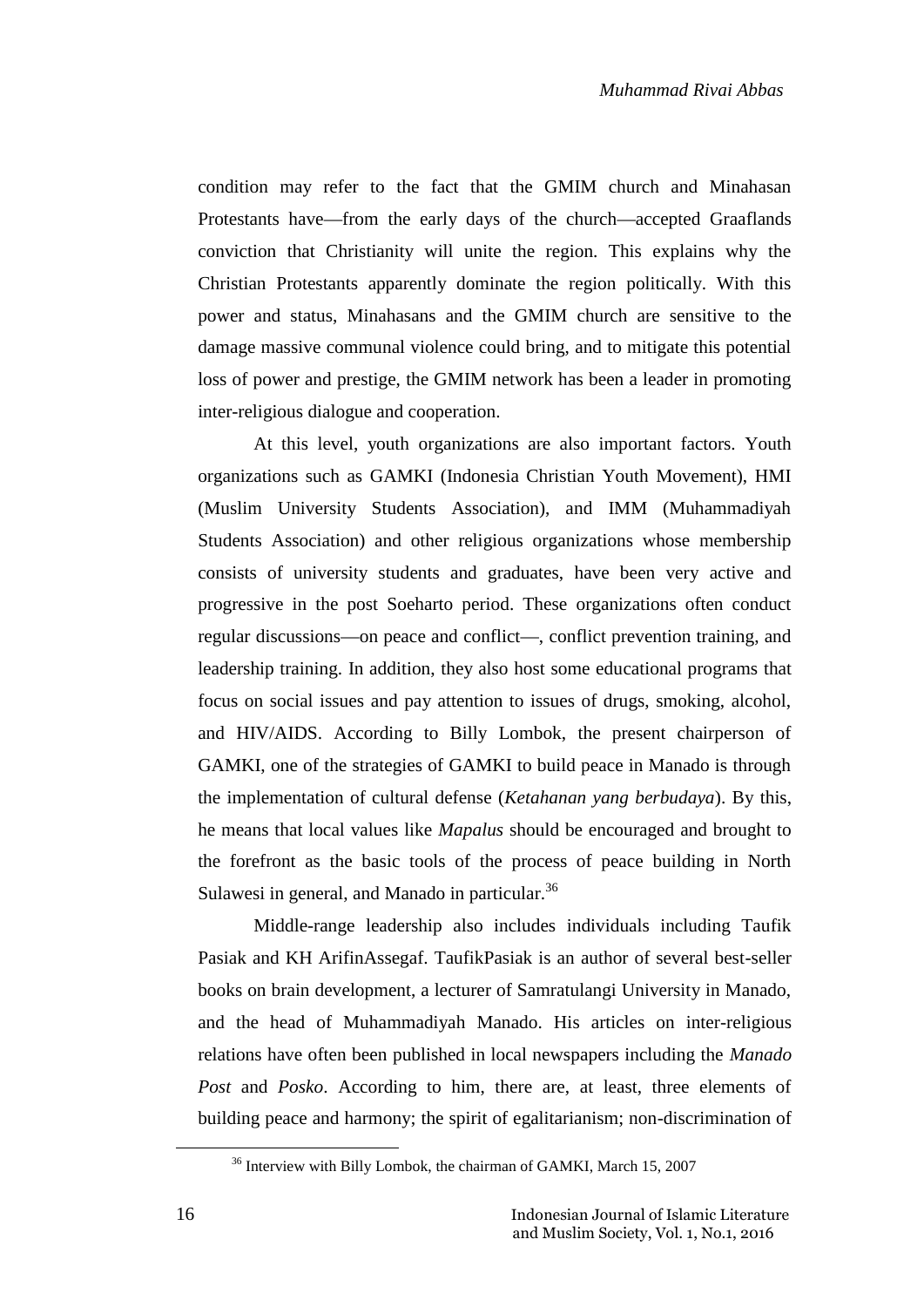political elite as in the discrimination of public servant recruitment; and the spirit of togetherness. He further classifies peace and harmony into three categories; *first*, political harmony including the use of slogan *Torang Samua Basudara*; *second*, ideological harmony including inter-faith dialogue—this category refers to the most substantive aspect of harmony but it has marginal influence—; *third*, sociological harmony which includes marriage between native Manadonese and non-natives.

Surprisingly, though he admits that social harmony in Manado has resulted from the synergy of political harmony and sociological harmony. He points out that social harmony in Manado constitutes pragmatic harmony because it is used by non-governmental organizations and the government as a project to get millions and billions rupiah either from the central government or international funding agencies. He further observes that the impact of elites, either political or religious, is quite limited. The elites are the second factor after the maturity and "adulthood" of the society. Neither policy nor regulation that specifically explains about inter-religious harmony, support his statement above. Using the theory of medicine, he exposes that there are three factors of peace as well as conflict: *first*, predisposition factors that constitute latent factors, such as discrimination; *second*, enabling factors, such as religious plurality; and *third*, triggering factors such as fighting between villages and riots. Social tension that exists within the society in relation to the maturity, suggests that predisposition factors are not handled well. $37$ 

Additionally, at the middle-range leadership, there are, at least, four important religious groups: *Brigade* Manguni*, Legium Christum, Militia Christi,* and *GP Ansor*. These groups except the last (*GP Ansor*) were established during the period of conflict in Ambon and Poso. *Brigade Manguni*<sup>38</sup> draws upon the legacy of *Permesta*, using the name of a band of

<sup>&</sup>lt;sup>37</sup> Interview with TaufikPasiak, the head of Muhammadiyah Manado, March 02, 2007.<br><sup>38</sup> At the present time, *Brigade Manguni* is considered as a political bargain of its members in the political arena of the region. Its previous function to protect the region from *jihadi* infiltration and from the eruption of conflict seems to have changed as the situation in Ambon and Poso gradually becomes more conducive and peaceful. *Brigade Manguni* also expands to Balikpapan and some other cities in East Indonesia. According to Michael Jacobsen, thousands of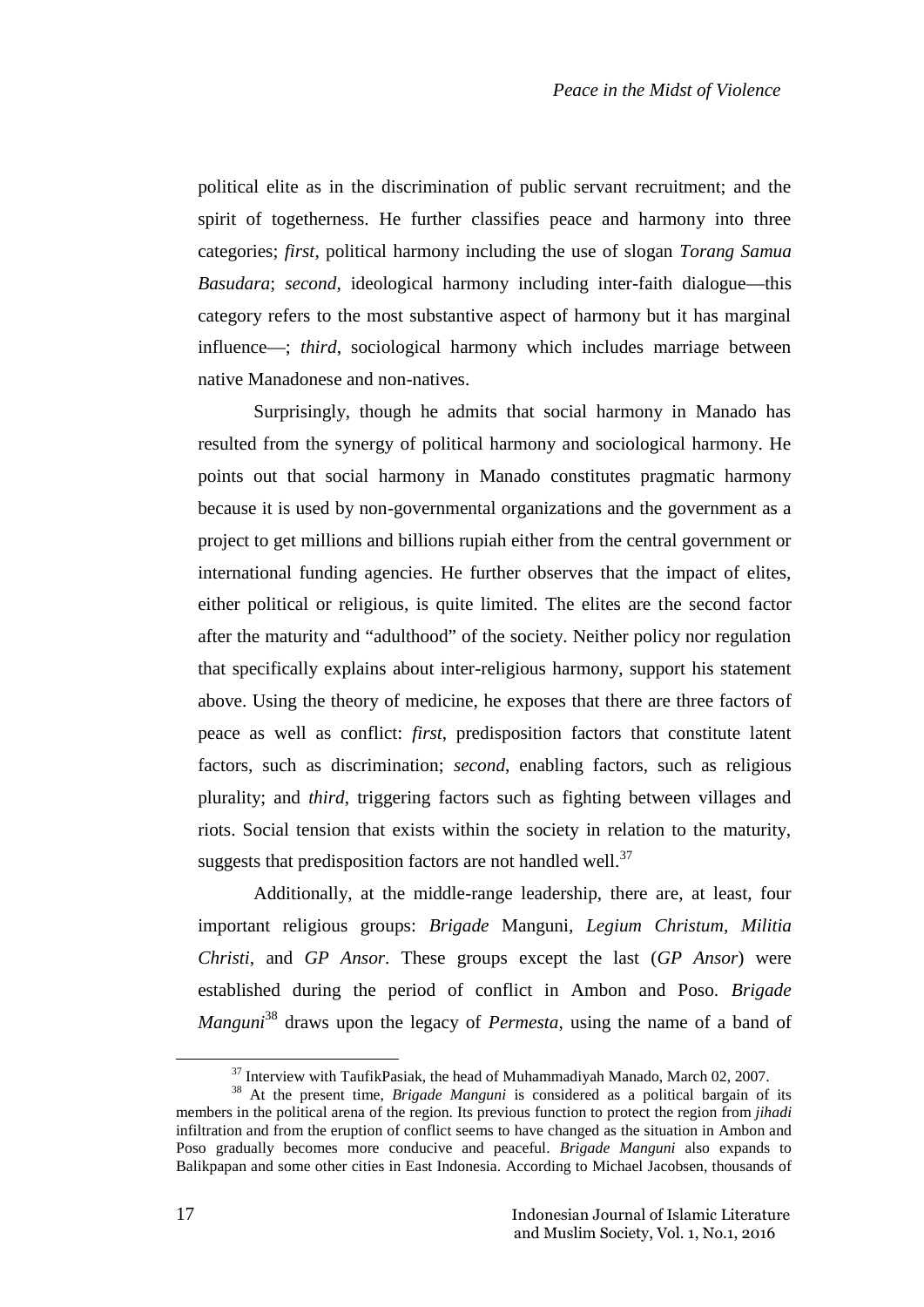local soldiers participating in the rebellion. It received much support from the former governor Sondakh and the GMIM church to protect the region. *Legium Christum* was formed in 2000 as a rapid mobile response force. It is estimated to have over 5,000 members, and youths are recruited for membership after being released from jail. While there is no formal cooperation between this militia and the Catholic church, there are priests who serve as spiritual advisors<sup>39</sup>

Like *Legium Christum*, *Militia Christi* represented evangelical protestants, though there is no formal cooperation between this militia and the protestant (GMIM) church. However, this militia was supported by the youth organization of *Pemuda GMIM*. With the end of conflict in Ambon and Poso and the advent of the Malino Peace Agreement, *Militia Christi* was disbanded. According to Billy Lombok, the purpose of breaking up of the group is to avoid internal frictions especially between members of *Militia Christi* and members of *Brigade Manguni*, as both groups were supported by the GMIM church.<sup>40</sup>

Middle-range leaders also include the local offices or local partners of international non-profit organizations. There have been a number of important trainings conducted in Manado since the outbreak of violence in Poso and Ambon. In 2000, the Center for Peace and Security Studies at Gadjah Mada University in Yogyakarta, with grant money from the United States Agency for International Development (USAID), hosted a training session on how to

men, supplied at various degrees of readiness with guns, explosives, and intelligence, were willing to deploy across the province and into Central Sulawesi or Maluku. See. Michael Jacobsen, "To be or what to be: that is the question" On factionalism and secessionism In North Sulawesi province Indonesia." *Working Paper Series No. 29 (*Southeast Asia Research Center: City University of Hongkong, 2002).AriantoSangaji also found evidence that members of Brigade Manguni have been involved in illegal arms sales and shipments to Central Sulawesi. While it is not clear who the source of weapons for members of these militias was, Sangaji reported that retired military officials, police and local security forces have been accused of trafficking small arms in and out of Central Sulawesi. See AriantoSangaji, "PeredaranSenjataApi di Sulawesi Tengah". *Yayasan Tanah Merdeka*, Position paper no. 4, Retrieved online on November 11, 2005 at http://ytm.or.id/pdf/kertasposisi4.pdf.

<sup>&</sup>lt;sup>39</sup> Michael Jocobsen, "On the question of contemporary identity in Minahasa, North Sulawesi Province, Indonesia."Asian Anthropology, vol. 1, 2002, p. 31-58.

<sup>&</sup>lt;sup>40</sup> Interview with Billy Lombok, the chairman of GAMKI and Pemuda GMIM, March 15, 2007.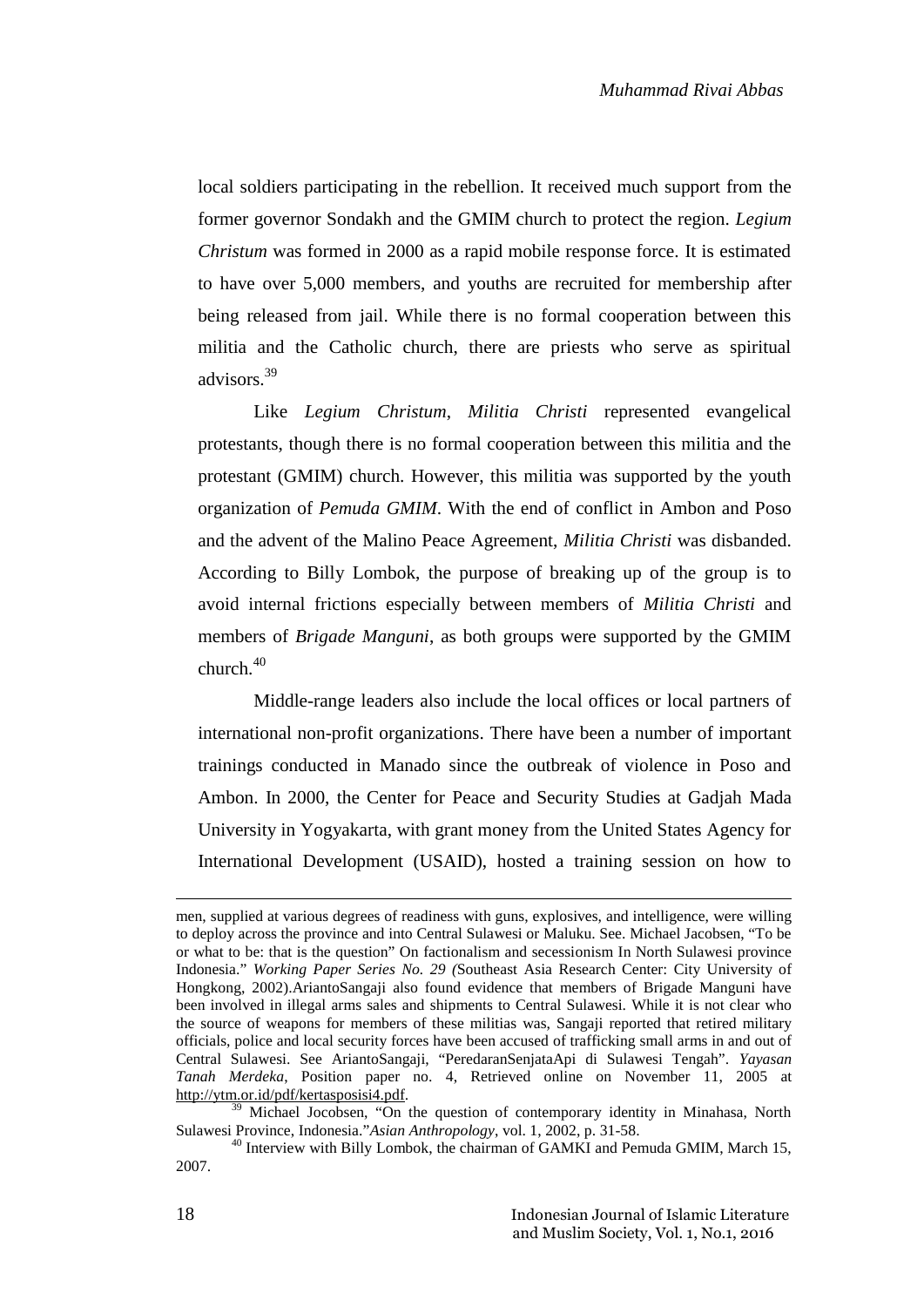engage civil society in the peace building process. In 2001, the Consortium for Assisting the Refugees and Displaced in Indonesia (CARDI) conducted workshops for local young people and  $IDPs<sup>41</sup>$  as an opportunity to confront the tensions and stereotypes of the two groups (Muslims and Christians).

## **3. Grassroots Leadership**

In urban Manado, the role of *lurah* (head of village/*kelurahan*) is very crucial in implementing and socializing government programs at the grassroots level and maintaining stability of their areas. They get involved in most daily activities of their people. In Manado, *Pala* (the name for the head of neighborhood) is usually not responsible for this problem. Therefore, the residents of villages in Manado get their identity cards processed directly through the *lurah*. The role of *lurah* is also evident in community building methods of conflict prevention, such as *Mapalu s*(mutual help). Similar to the Indonesian concept of *gotong-royong* where the community works together to finish a project, *Mapalus* is often used in the context of preparing for wedding party, community festival, voluntary societal service (*kerja bakti*), and in the construction of a new home.

Admittedly, youth leaders have public roles in conflict prevention. Since 1999 (after the incident of church bombing in Manado), young people have often been involved in guarding religious ceremonies. For instance, Christian youth—mostly belonging to *Brigade Manguni*and *Militia Christi* and Catholics—who are predominantly members of *Legium Christum* to guard mosques during IdulFitri and IdulAdha prayers, while Muslim youth, who are members of *GP Ansor* and *PemudaMuhammadiyah*, to guard churches during Christmas and other Christian ceremonies. To some extent, in some villages in Manado, the cooperation between Muslims and Christians continue in the commemoration of religious holy days until date. Muslims become the committee for Christian ceremonies, such as Christmas, while Christians form

<sup>&</sup>lt;sup>41</sup> IDPs stands for Internally Displaced Persons. They were characterized as lazy because they accepted government assistance and international aid while they were able to purchase televisions or hire other residents to wash their clothes.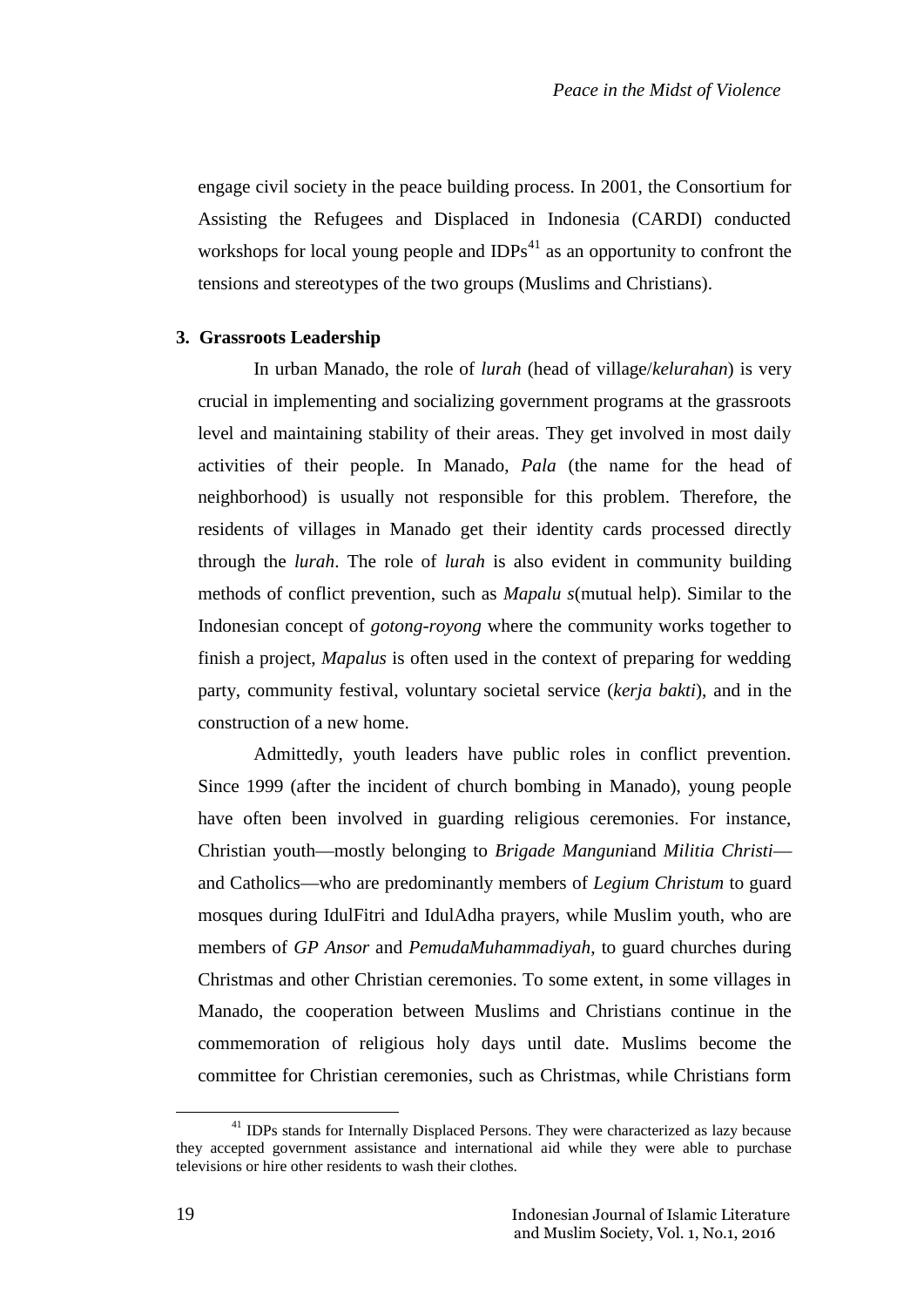the committee for Muslim ceremonies including *Halal-bil Halal*. This cooperation is known as *Operasi Lilin dan Ketupat*.<sup>42</sup>

However, in some respects, a lot of members of *Brigade Manguni*, *Legium Christum*, and *Militia Christi* are *preman*, most commonly translated as gangsters or gang members. In general, *preman* are youth, and are often criminals who run private security businesses, control markets, parking and bus terminals, pubs and discotheques, prostitution, and other underworld enterprises. It is rare, however, for elites or other individuals who utilize*preman* to acknowledge this relationship. It is unclear if the elites in Manado (North Sulawesi in general) have chosen to use the role of *preman*because they fear security forces (policemen) are incapable of protecting the city, or they have taken control as means of preventing violence.

The present government of Manado also recruits a lot of*premans* as members of *Satpol PP* (police of civil service) to guard Manado. It is commonly assumed that members of *Satpol PP* are generally the former members of *Militia Christi* or *Brigade Manguni*<sup>43</sup> Therefore, as mentioned earlier, during the control over street peddlers in Manado, tensions and violence often occurred between street peddlers—who are predominantly Muslims—and members of the *Satpol PP*, mostly former *premans* and Christians.

Leaders of congregation also play an important role within religious communities at the grassroots level. The impact of leaders of congregation including Imam or Ustadz, clergymen, and priests is much significant than the two mentioned above. Both Manadonese Muslims and Christians are very obedient to their Imam/Ustads and Clergymen. They regularly lead daily prayers and deliver religious teachings and doctrines to their congregation. They also interact more often with the people, because they usually become

<sup>42</sup> The ground of *OperasiLilin and Ketupat* (Candle and *Ketupat*operation) is based on the tradition that *Lilin* is often used during the commemoration of Christmas day, and *Ketupat* (rice cake boiled in a rhombus-shaped packet of plaited young coconut leaves) is often prepared during IdulFitri day.<br><sup>43</sup> It is understandable because the rumors—difficult to prove—indicate that the present

mayor of Manado (Jimmy RimbaRogi) was also former member of *premans.*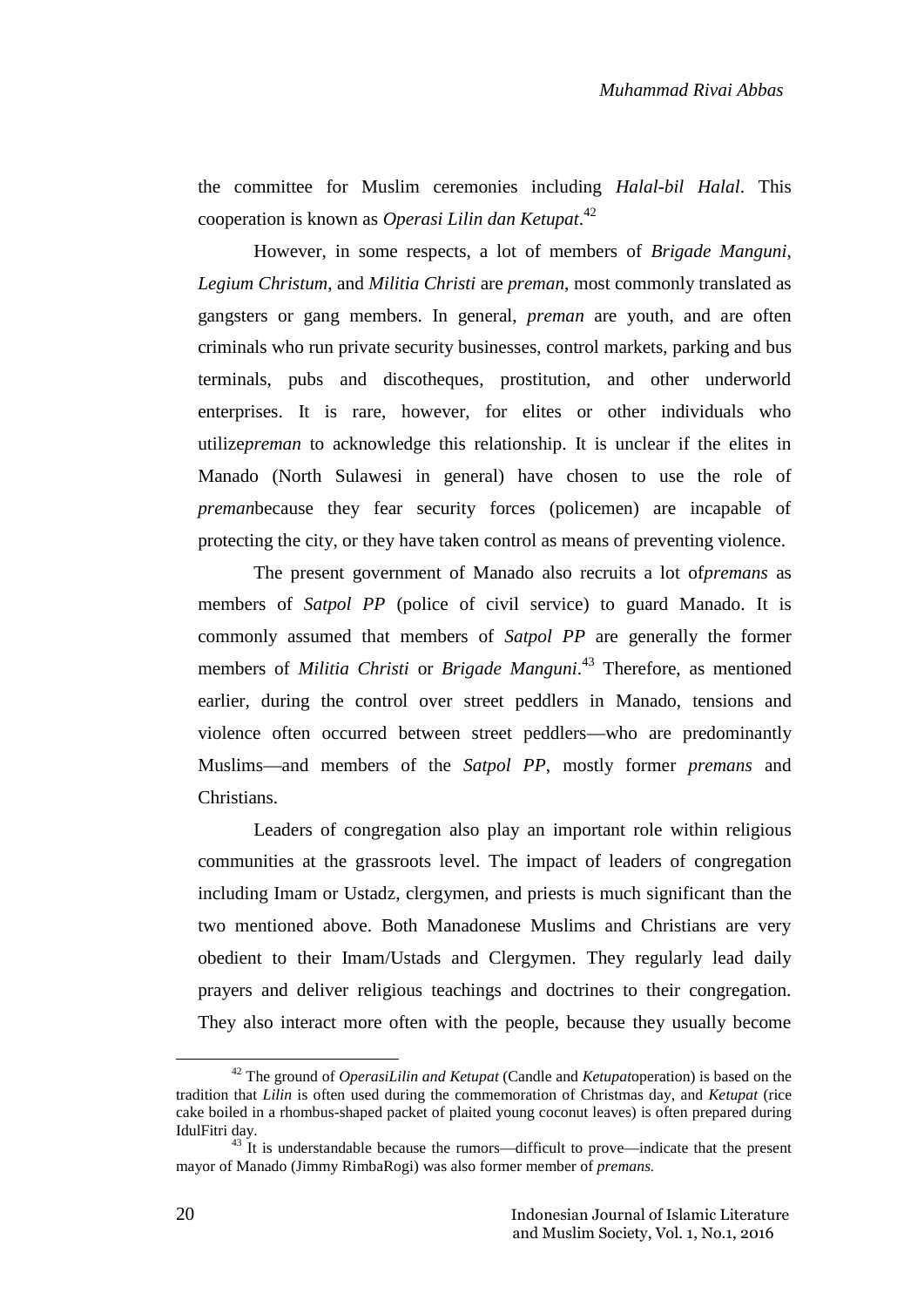life consultants of their congregation. Whatever the problem the congregations have, they would ask and consult with their Imam/ustad and priests. Therefore, the leaders of congregations possess detailed knowledge about condition of members of their society.

### **Elite Mechanisms in Maintaining Peace**

According to Lederach, the mechanism used by top-level leadership in the peace building process is high-level negotiation and mediation. In the context of Manado, the most common mechanism used by the elites (top-level, mid-level, and grassroots leaders) is dialogue that involves the major stakeholders of the society. Governor Sarundajang with experience in dealing with conflict area, acknowledges that the most simple way to prevent conflict is by involving the elites (religious, political, and social-grassroots elites) in dialogue.<sup>44</sup> Seemingly, this effort is successful to maintain peace in some conflict areas including North Maluku and North Sulawesi because during his administration in both regions, the situation was peaceful and secure.

Although it seems to be symbolic, the dialogue at the top-level leadership has a huge role to stop and eradicate social inflammation. The symbolization of dialogue at this level is greatly needed as a model for the whole society, because it involves leaders of top religious organizations including MUI, Sinode 'Am, Walubi, and Parisada. The existence of BKSAUA and Jajak— financed by the government—as a forum in which religious leaders of top organizations become the presidium is an example of how to teach society that inter-religious peace and harmony can be achieved through inter-religious dialogue. There are two kinds of mechanisms used by the top-level leadership to maintain or disrupt peace: external mechanism and internal mechanism. External mechanism is usually used by toplevel leaders, specifically religious leaders to maintain communication with the government and other religious leaders, while internal mechanism is generally used by top-level leaders within their own communities. Internal mechanisms tend to be multilevel and instructive.

<sup>44</sup> Interview SH Sarundajang, the governor of North Sulawesi Province, March 15, 2007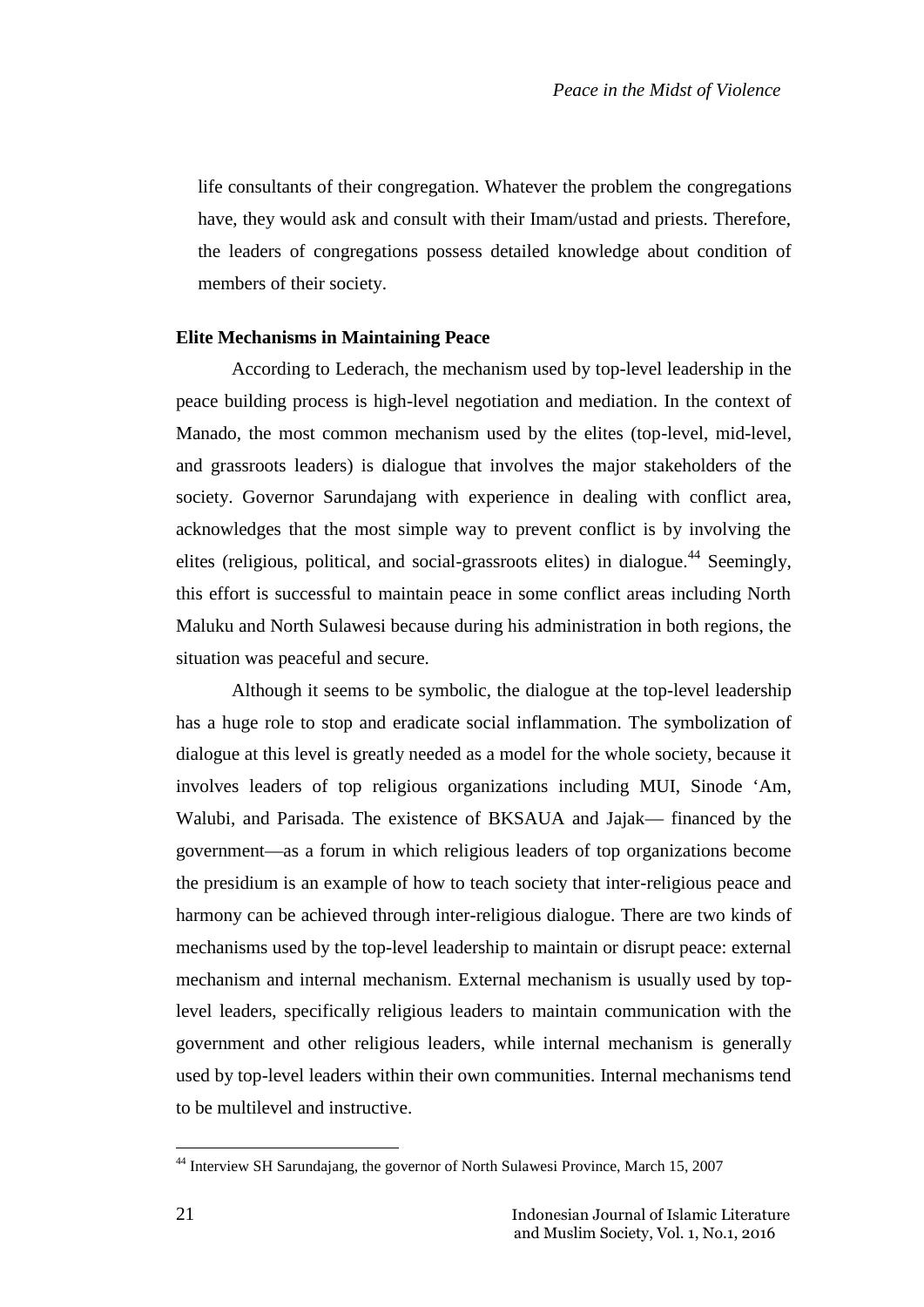External mechanisms including inter-religious dialogue and other interreligious activities are largely symbolic. Christmas and Ramadhan safaris are an example of external mechanisms used by the government to maintain interreligious harmony. Governor Sarundajang even admits that during his administration, he never leaves to attend the commemoration of religious holy days. In line with Governor Sarundajang, AbdiBuchari, the vice mayor of Manado city usually attends the commemoration of the Christmas day, and performs Ramadhan safari, as he is a Muslim. According to him, like religious figures, bureaucrats are also the "attendants" of the society.<sup>45</sup>

As mentioned earlier, internal mechanisms are mostly multilevel and instructive and they also have greater implications for society. Both top bureaucrats and religious leaders seem to utilize this mechanism within their structures. The instructions and programs of the government, for example, are much easier to apply, and are much broader to influence, as they are filtered down hierarchically from the government down to the head of village (*lurah or kepala desa*). Like the bureaucrats, top-level leaders in religious institutions usually use this kind of mechanism to influence their communities. Jan Sumakul, the head of Sinode 'Am. For example, states that there are regular meetings and dialogues within the Christian Protestant community from the level of synod down to the level of congregation (*jemaat*). The Protestant clergymen used to meet at least once a month. The Catholic Church also has its own mechanism. According to Mgr. Suwatan, the archbishop used to write "*suratkegembalaan*" (bishopric letter) which is read in Catholic churches during every religious service. While the archbishops have autonomy to deliver "*nota pastoral*" (pastoral note) to Catholic communities, they often perform *doabersama* (group prayers) of about 25-30 persons for security and peace. This is also in line with the tradition of Hindu people. According to Suryono, there are, at least, four mechanisms within the

 $45$  Interview with Abdi W Buchari, the vice mayor of Manado, March 05, 2007.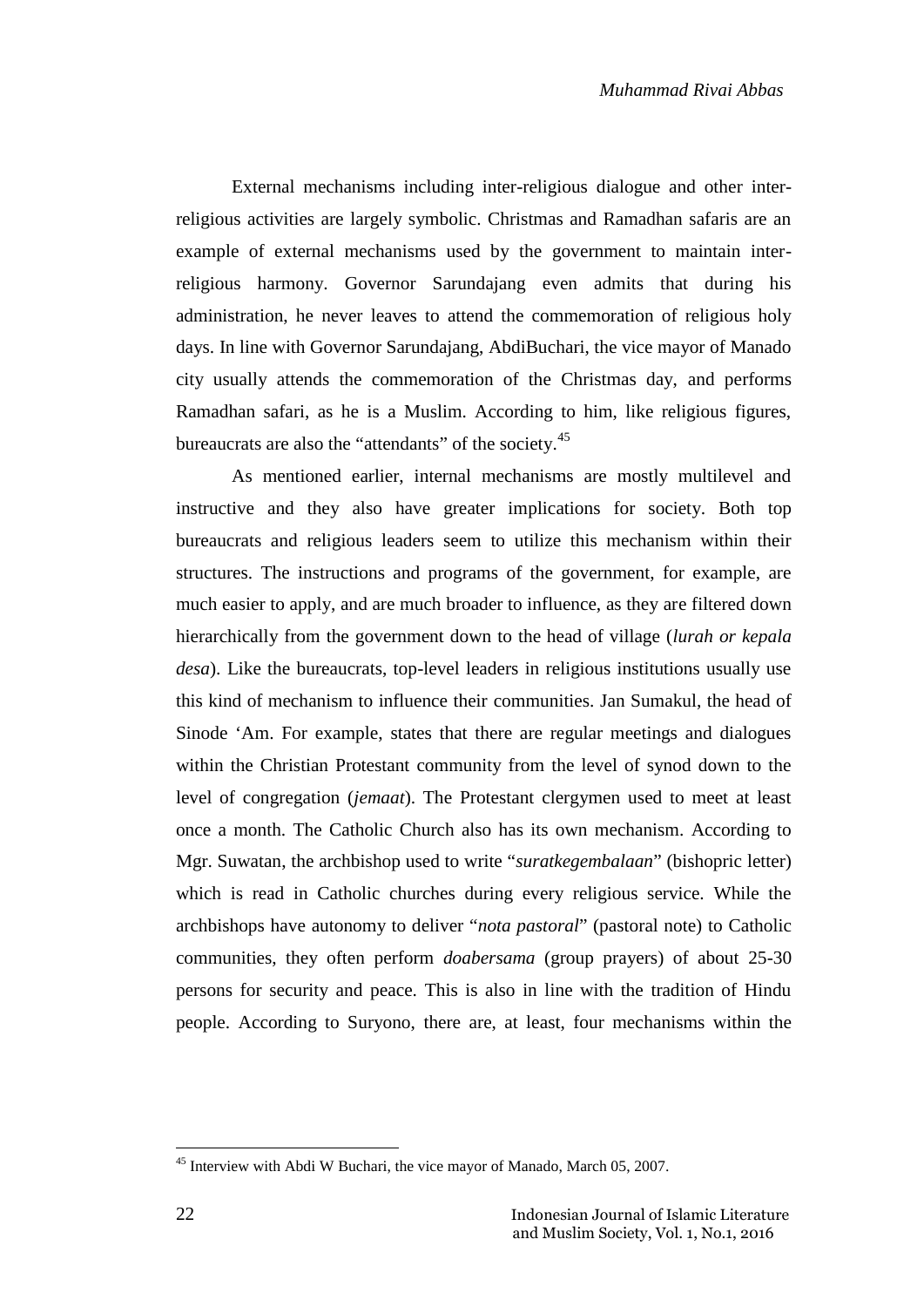Hindu tradition: *LokaSabha*, *Paruman*, the night of *Saraswati*, and the night of *Siwalatri*.<sup>46</sup>

The use of the slogan "*TorangSamuaBasudara*" (We All are Family) sponsored by the government, has admittedly played a significant role in developing the feeling of unity. Billboards, stickers, and banners of this slogan successfully influence the emotions and the minds of the Manadonese people. At the middle-range leadership, discussions, seminars, and trainings are seemingly the popular mechanism. As described earlier, some non-profit organizations with funding from international aid agencies conducted seminars and training sessions on conflict management and prevention during the conflict escalation in Maluku and Central Sulawesi. Religious educational institutions have often conducted inter-religious discussions and seminars. For instance, the Seminari Catholic School of Philosophy in Pineleng often invites students of STAIN Manado to attend lectures and discussions on various topics delivered by Seminari lecturers. STAIN Manado, also invites students of Seminari School of Philosophy to attend class and discussions delivered by STAIN's lecturers.<sup>47</sup> Admittedly, this tradition is unique, as it does not in all likelihood not happen outside Manado city. In addition, peace journalism including mass media, bulletins, and tabloids is also a mechanism used by mid-level leaders to maintain social harmony. According to DanialAlwi, the head of STAIN Manado, peace journalism usually contains the discourse of pluralism and strategies of peace building and conflict management.<sup>48</sup>

Some middle-range leaders including the head of Muhammadiyah Manado<sup>49</sup> and the head of BKMT argue that social activities such as playing sport together and helping poor people through donations without looking at religious

<sup>46</sup> According to Suryono, *LokaSabha* is a five year meeting of Hindu figures of the region; *Paruman* is a one year working session in which all Hindu figures at every level gather and discuss; the night of Saraswati is a meeting of Hindu people once every 210 days; and the night of Siwalatri is a whole night discussion on various issues. Interview with Ir. Suryono, the head of Parisada Hindu, March 02, 2007

<sup>&</sup>lt;sup>47</sup> Interview with M. DanialAlwi, the head of STAIN Manado, March 7, 2007 and Interview with Yong OhoiTimur, the Professor in SeminariPineleng Manado, March 1, 2007

<sup>48</sup>Interview with M. DanialAlwi, the head of STAIN Manado, March 07, 2007.

<sup>49</sup> According to Pasiak, there are three ways or mechanisms to maintain peace: first, building communication through dialogue and common platform; second, social activities; and third, building togetherness through sport and art. Interview with TaufikPasiak, the head of Muhammadiyah Manado, March 02, 2007.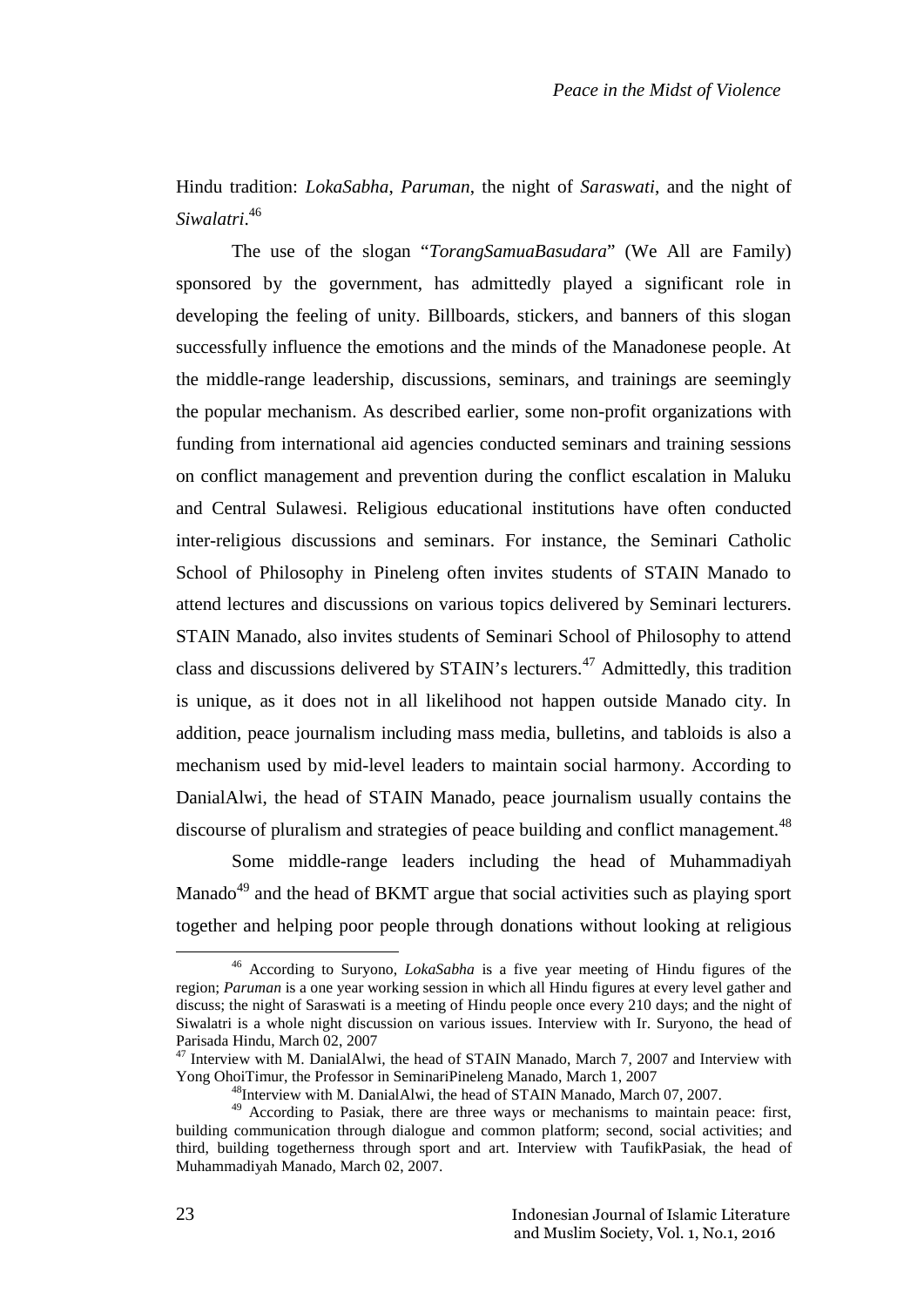identity would also strengthen inter-religious bonds. Indeed, community empowerment through economic development of the poor people has a gigantic impact on the establishment of peace and harmony. According to Zubaidah Albugis, his organization (BKMT) often empowers Muslim women in the fields of education and health. In the education sector, it provides scholarships for orphans and poor people, while in the health sector; it cooperates with *Sitti Maryam* private hospital to provide subsidized health care for poor people.<sup>50</sup>

The most interesting mechanism is *field survey* on inter-religious relations. This mechanism is usually used by the Catholic community, particularly catholic youth to understand the dynamics of inter-religious relations and to design a formula for future relations. This mechanism is probably based on the Catholic tradition of self-criticism. According to StevannyKumaat, a Catholic youth activist, the result of the survey is usually brought to the youth plenary meeting and the forum of bishops that is conducted every two months, if it is needed.<sup>51</sup> At the grassroots level of leadership, religious speeches and day-to-day elucidation perhaps are the most evident mechanisms used by leaders of congregations to make the society aware of the importance of social harmony. These mechanisms are also effective for Imams, Ustads, clergymen, and priests to explain various incidents and programs of peace building in relation with religious teachings.

The spirit of *Mapalus* (mutual help) and *Si TouTimouTumouTou* (making other people smart) is the most applicable culture at the grassroots level. The tradition of guarding religious ceremonies by youth is an example. Unfortunately, this tradition, in my opinion, is not really rooted in society. Guarding religious ceremonies was only implemented during the period of conflict in Ambon and Poso; when the conflict passes, the tradition ceases to function. In addition, the tradition of (*kongkow*) talk and chat of young people does have a role in breaking social tensions. According to Lombok, the head of Pemuda GMIM, he and his friends from different religions regularly talk and chat (*kongkow*) in coffee shops, pubs, and restaurants. He admits that this tradition helps him very much in

<sup>&</sup>lt;sup>50</sup> Interview with ZubaidahAlbugis, the head of BKMT, February 27, 2007.<br><sup>51</sup> Interview with StevannyKumaat, the activist of youth Catholic, March 5, 2007.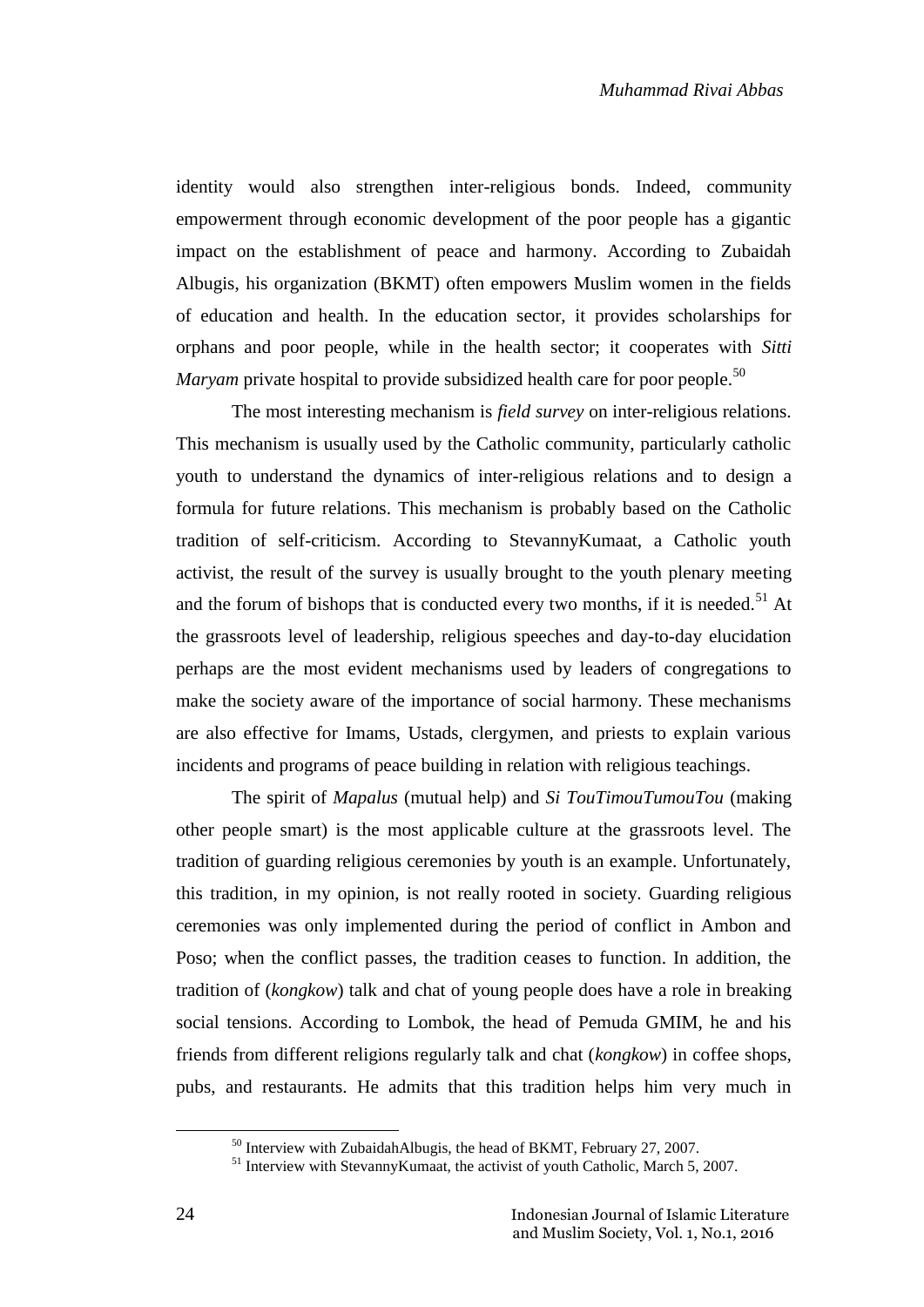understanding other religious communities along with their religious teachings.<sup>52</sup> Finally, this tradition helps support the spread of the discourse of pluralism as well as inclusivism.

### **Summary**

There is no doubt that there is no single factor for the establishment of peace as well as conflict all over the world. However, out of five factors of interreligious peace in Manado, the role of the elites is the most reasonable and dominant factor to account for the existing peace. Accordingly, the existence of inter-religious harmony in Manado cannot be separated from the impact and mechanisms of the three level of leadership as proposed by Lederach. The impact of the three-level of leadership in maintaining peace or in preventing conflict is extremely significant. While through external mechanisms like inter-religious dialogue, the top-level leaders—including the governor, the mayor, and leaders of top religious organizations—are able to get great attention and to pacify social tensions, through internal mechanisms like regular internal meetings and discussions, the top-level leaders are able to spread the result of discussions and dialogues to the grassroots level.

Undoubtedly, the pyramid theory of Lederach is applicable in the context of conflict prevention in Manado. The pyramid theory of Lederach suggests how few people at the top-level leadership could influence many people at the midlevel and grassroots leadership. In the context of Manado, the grassroots leadership seems to be the key actors in dealing with the masses (public). While the top-level leaders play symbolic roles through high-level dialogue and negotiation (BKSAUA), the middle-range and grassroots leaders in particular, play 'true' and 'real' roles as they interact with the society directly. Therefore, in my opinion, the function of grassroots leaders, particularly the youth and leaders of congregation is more determinative in the formation of inter-religious peace and harmony in Manado.

 $52$ Interview with Billy Lombok, the head of Pemuda GMIM, March 15, 2007.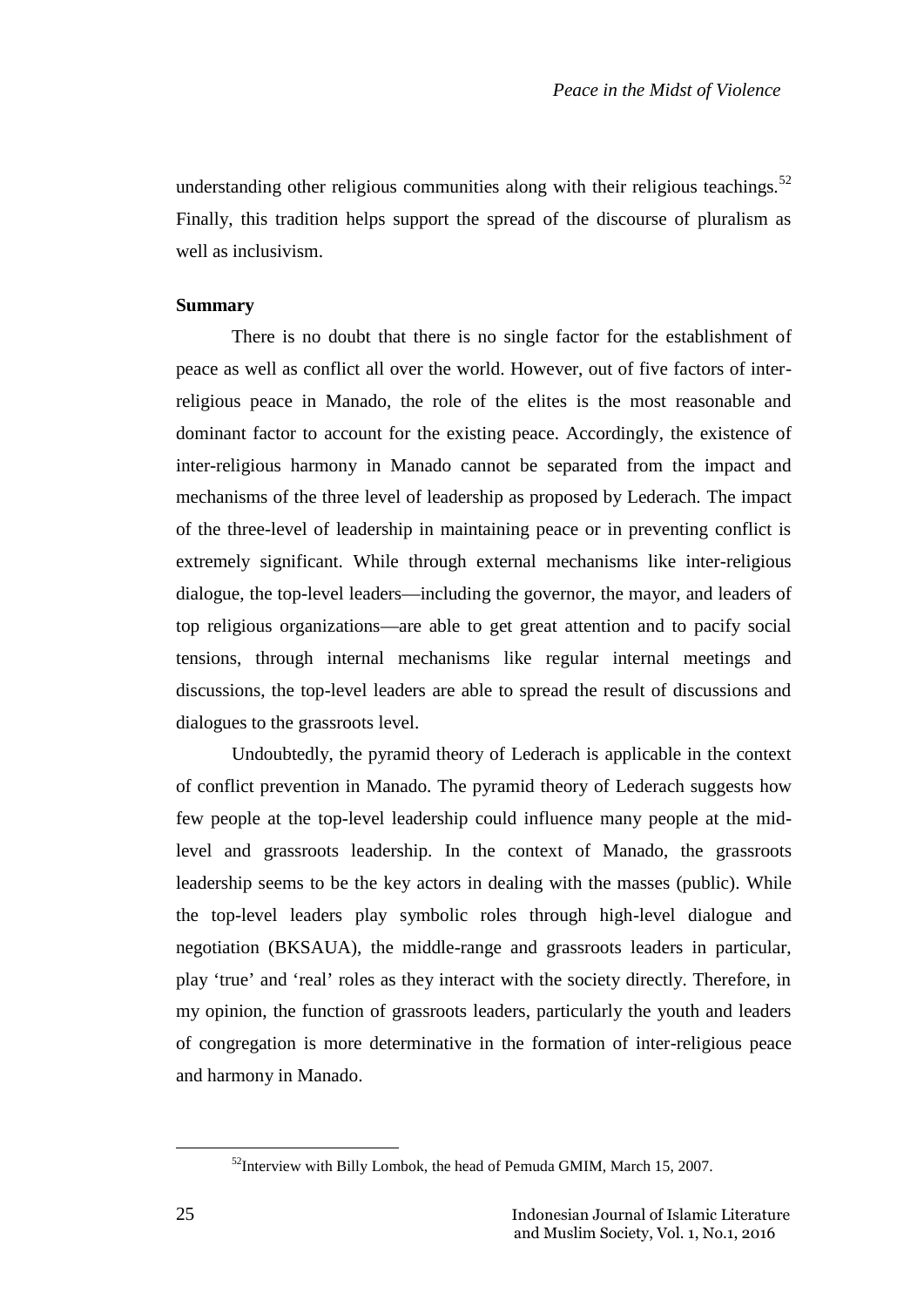# **BIBLIOGRAPHY**

- Ackermann, Alice, Making *Peace Prevail: Preventing Violent Conflict in Macedonia*, New York: Sycracuse University Press, 1999
- Adhi, Nugroho, *Dialog* menuju *Kerukunan Hidup Beragama*, Jakarta: BadanLitbang Agama danDiklatKeagamaan, 1990
- Andaya, Leonard Y., *The World Maluku: Eastern Indonesia in the Early Modern Period*, Honolulu: University of Hawaii, 1993
- Avalos, Hector, *Fighting* Words*: The Origins of Religious Violence*, New York: Prometheus Books, 2005
- Batmomolin, Lukas, *Religious Conflict in Ambon, Indonesia: Reconciliation Through the Pela Gandong System*, Washington, DC: The American University, 2000 (unpublished thesis)
- Bertrand, Jacques, Nationalism *and Ethnic Conflict in Indonesia*, London: Cambridge University Press, 2004
- Bulliet, Richard W., *The Case for Islamo-Christian Civilization*, New York: Columbia University Press, 2004
- Bunge, Frederica M., Indonesia*: a Country Study*, Washington, DC: American University, 1982
- Byman, Daniel L., Keeping *Peace: Lasting Solutions to Ethnic Conflicts*, Baltimore: The John Hopkins University Press, 2002
- Choy, Lee Khon, *A Fragile Nation: The Indonesian Crisis*, New Jersey: World Scientific Publishing Co. Pte. Ltd., 1999
- Coakley, John (Ed.), The Territorial Management of Ethnic Conflict, Oregon: Frank Cass&Co Ltd., 2003
- Coppel, Charles A. (Ed.), *Violent Conflicts in Indonesia: Analysis, Representation, Resolution*, London: Routledge, 2006
- de Souza, Alfred, *Relevance of Religion and Inter-religious Dialogue in Modern Society*, New Delhi: Indian Social Institute, 1986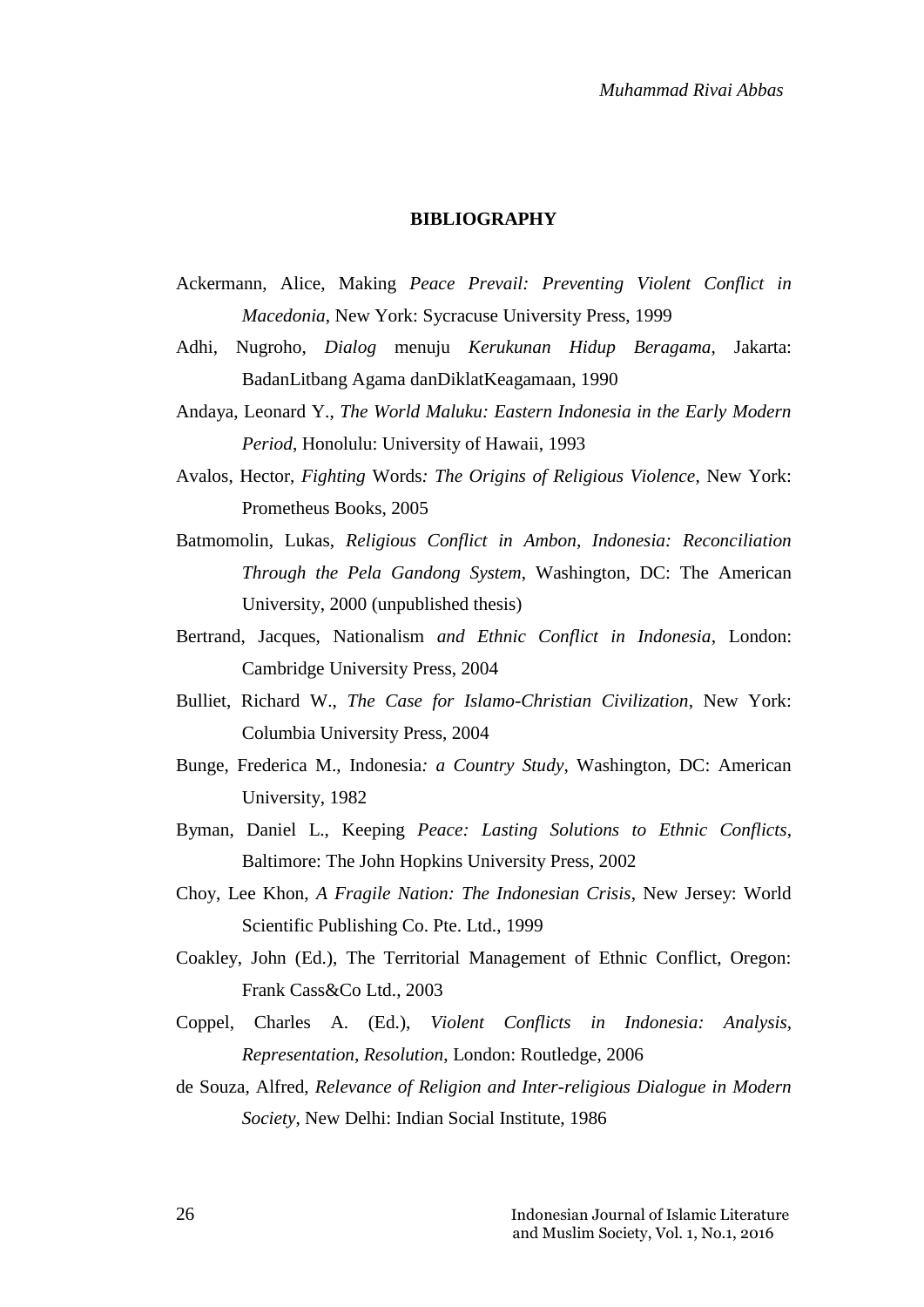- Despres, Leo (ed.), *Ethnicity and Resource Competition in Plural Societies*, The Hague: Mouton, 1975
- Duncan, Graeme, *Marx and Mill: Two Views of Social Conflict and Social Harmony*, London: Cambridge University Press, 1973
- Eade, Deborah, From *Conflicts to Peace in a Changing World: Social Reconstruction in Times of Transition*, UK: Oxfam GB, 1999
- Falola, Toyin, Violencein *Nigeria: The Crisis of Religious Politics and Secular Ideologies*, New York: University of Rochester Press, 1998
- Fox, Jonathan, the Influence of Religious Legitimacy on Grievance Formation by Ethno-Religious Minorities in *Journal of Peace Research*, Vol. 36, Issue 3, (May, 1999)
- Anderson, Royce, a Definition of Peace, Peace and Conflict*: Journal of Peace Psychology*, 70(2)
- Glock, Charles Y. and Stark, Rodney, *Christian Belief and Anti-Semitism*, New York: Harper and Row, 1966
- Gopin, Marc, Holy *War, Holy Peace: How Religion Can Bring Peace to the Middle East*, New York: Oxford University Press, 2002
- Gurr, Ted Robert, *Ethnic Conflict in World Politics*, Colorado: Westview Press Inc., 1994
- *Hasil-HasilMusyawarah Daerah Badan Kerja Sama Anta rumat Beragama Propinsi DATI 1* Sulawesi *Utara*, Manado: Presidium BKSAUA Propinsi DATI 1 Sulawesi Utara, 1990
- Heft, James L. (Ed.), *Beyond Violence: Religious Sources of Social Transformation in Judaism, Christianity, and Islam*, New York: Fordham University Press, 2004
- Hoffmann, R. Joseph (Ed.), *The Just War and Jihad: Violence in Judaism, Christianity, and Islam*, New York: Prometheus Books, 2006
- Isre, Moh. Soleh (Ed.), *Konflik Etno Religius Indonesia Kontemporer*, Jakarta: Badan Litbang Agama dan Diklat Keagamaan, 2003
- Jacobsen, Michael, "On the question of contemporary identity in Minahasa, North Sulawesi Province, Indonesia." *Asian Anthropology*, vol. 1, 2002